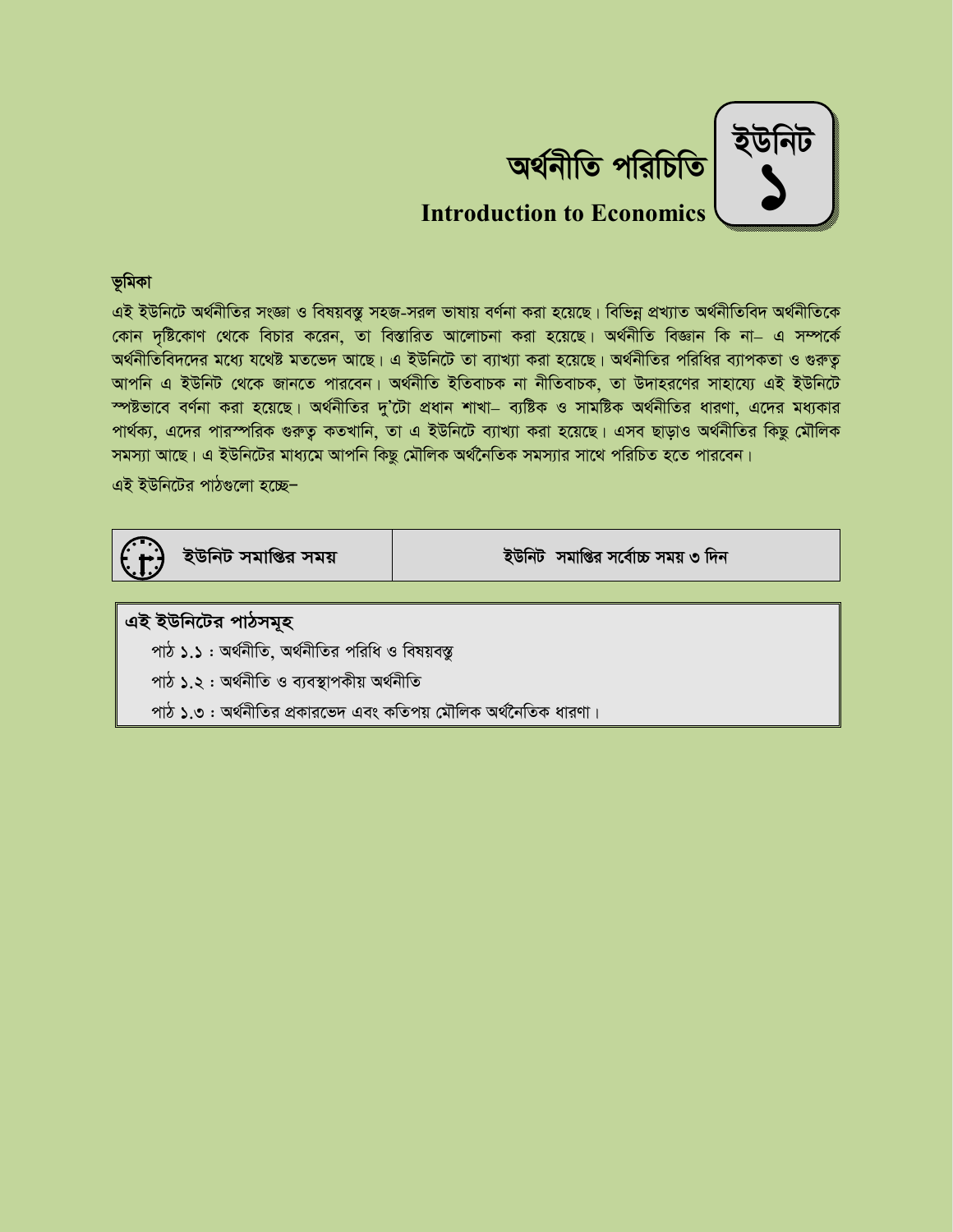### অর্থনীতির সংজ্ঞা ও বিষয়বম্ভ <u>পাঠ ১.১</u> **DEFINITION AND SCOPE OF ECONOMICS**

উদ্দেশ্য

এ পাঠ শেষ করে আপনি

- অর্থনীতির সংজ্ঞা ব্যাখ্যা করতে পারবেন এবং
- বিভিন্ন অৰ্থনীতিবিদ অৰ্থনীতি সম্পৰ্কে কী ধারণা পোষণ করেন, তা জানতে পারবেন।



### অর্থনীতির সংজ্ঞা

### **Definition of Economics**

সীমাহীন অভাবের মধ্যে একটি মানবশিশু জন্মগ্রহণ করে। জন্মের পরপরই তার খাদ্য, বস্ত্র, বাসস্থান, ওষুধপত্র, শিক্ষা, আমোদ-প্রমোদের সুবিধা এবং আরো বহু জিনিস প্রয়োজন হয়। কিন্তু এসবের সরবরাহ অনেক সময় পর্যাপ্ত নয়। অন্যদিকে, মানুষের অভাব সীমাহীন। তাই মানুষ প্রকৃতিপ্রদত্ত সীমিত সম্পদ দিয়ে তার সীমাহীন অভাব পূরণের জন্য বিভিন্ন কার্যক্রম গ্রহণ করে। মানুষের এসব কার্যক্রমকে অর্থনৈতিক কার্যক্রম হিসেবে চিহ্নিত করা হয়। সুতরাং মানুষের যেসব অর্থনৈতিক কার্যক্রম সীমিত সম্পদ দিয়ে তার সীমাহীন অভাব মেটানোর জন্য গ্রহণ করা হয় তার আলোচনাকে অৰ্থনীতি বলে।

অর্থনীতির ইংরেজি 'Economics' শব্দটি গ্রিক শব্দ 'ওইকোনোমিয়া' (Oikonomia) হতে উদ্ভূত হয়েছে; যার অর্থ হচ্ছে 'গৃহ পরিচালনা' (Household Management)। গ্রিক দার্শনিক অ্যারিস্টটল অর্থনীতিকে 'গৃহ পরিচালনার' বিজ্ঞান হিসেবে অভিহিত করেন। কিন্তু সময়ের ব্যবধানে অর্থনীতি শব্দের অর্থ আর গৃহ পরিচালনার মধ্যে সীমাবদ্ধ থাকেনি। বিখ্যাত পণ্ডিত কৌটিল্যের 'অর্থশাস্ত্র' নামক গ্রন্থে প্রাচীনকালে অর্থনীতি চর্চার কথা স্বীকার করা হলেও বস্তুতঃ অর্থনীতি সম্পূর্ণভাবে আধুনিক কালের শাস্ত্র।

সভ্যতার উষালগ্ন থেকে অর্থনীতিকে বিভিন্ন অর্থনীতিবিদ বিভিন্নভাবে সংজ্ঞায়িত করেছেন। এই সংজ্ঞাগুলোকে তিন শ্রেণীতে ভাগ করা যায়। যেমন: (i) সম্পদের বিজ্ঞান, (ii) কল্যাণের বিজ্ঞান, (ii) অপ্রাচুর্যের বিজ্ঞান। অষ্টাদশ শতাব্দীর শেষ দিকে অ্যাডাম স্মিথ, ডেভিড রিকার্ডো, জন স্টুয়ার্ট মিল প্রমুখ ক্লাসিক্যাল অর্থনীতিবিদরা অর্থনীতিকে সম্পদের বিজ্ঞান (Science of Wealth) বলে অভিহিত করেন। অর্থনীতির দ্বিতীয় সংজ্ঞার প্রধান প্রবক্তা হলেন আলফ্রেড মার্শাল, যাঁকে আধুনিক অর্থনীতির জনক বলা হয়। এছাড়াও ফিশার, পিণ্ড, ডেভেনপোর্ট, ক্যানন, অ্যারো প্রমুখ। নিউ ক্লাসিকেল অর্থনীতিবিদরা অর্থনীতিকে কল্যাণের বিজ্ঞান (Science of Welfare) বলে অভিহিত করেছেন। পক্ষান্তরে, এল রবিন্স হলেন তৃতীয় সংজ্ঞার প্রধান প্রবক্তা। রবিন্স প্রদত্ত সংজ্ঞাটি সবচাইতে বিজ্ঞানসম্মত। এর কিছু ক্রটি থাকা সত্তেও এর গ্রহণযোগ্যতা উত্তরোত্তর বৃদ্ধি পাচ্ছে। অধ্যাপক এল রবিন্স, ক্রেয়ারনক্রস প্রমুখ অর্থনীতিবিদগণ অর্থনীতিকে 'অপ্রাচুর্যের বিজ্ঞান' (Science of Scarcity) বলে অভিহিত করেছেন।

অ্যাডাম স্মিথের সংজ্ঞা Definition of Adam Smith ব্রিটিশ অর্থনীতিবিদ অ্যাডাম স্মিথ এবং তাঁর অনুসারী ক্লাসিক্যাল অর্থনীতিবিদরা অর্থনীতিকে সম্পদের বিজ্ঞান বলে অভিহিত করেছেন। অ্যাডাম স্মিথ তাঁর 'An Inquirg into the Nature and Causes of the Wealth of Nations' নামক গ্রন্থে বলেছেন, অর্থনীতি হচ্ছে এমন এক বিজ্ঞান, যা জাতিসমূহের সম্পদের প্রকৃতি এবং তার কারণ অনুসন্ধান করে। সম্পদ কীভাবে উৎপাদিত হয় এবং তা কীভাবে মানুষের উপকারে লাগে তাই ছিল তার আলোচ্য বিষয়। অ্যাডাম স্মিথের সংজ্ঞাটি সম্পূর্ণভাবে ভুল নয়। অর্থনৈতিক আলোচনায় সম্পদ খুব গুরুতুপূর্ণ বিষয়। কিন্তু অর্থনীতি মানুষের আচরণ নিয়েও আলোচনা করে।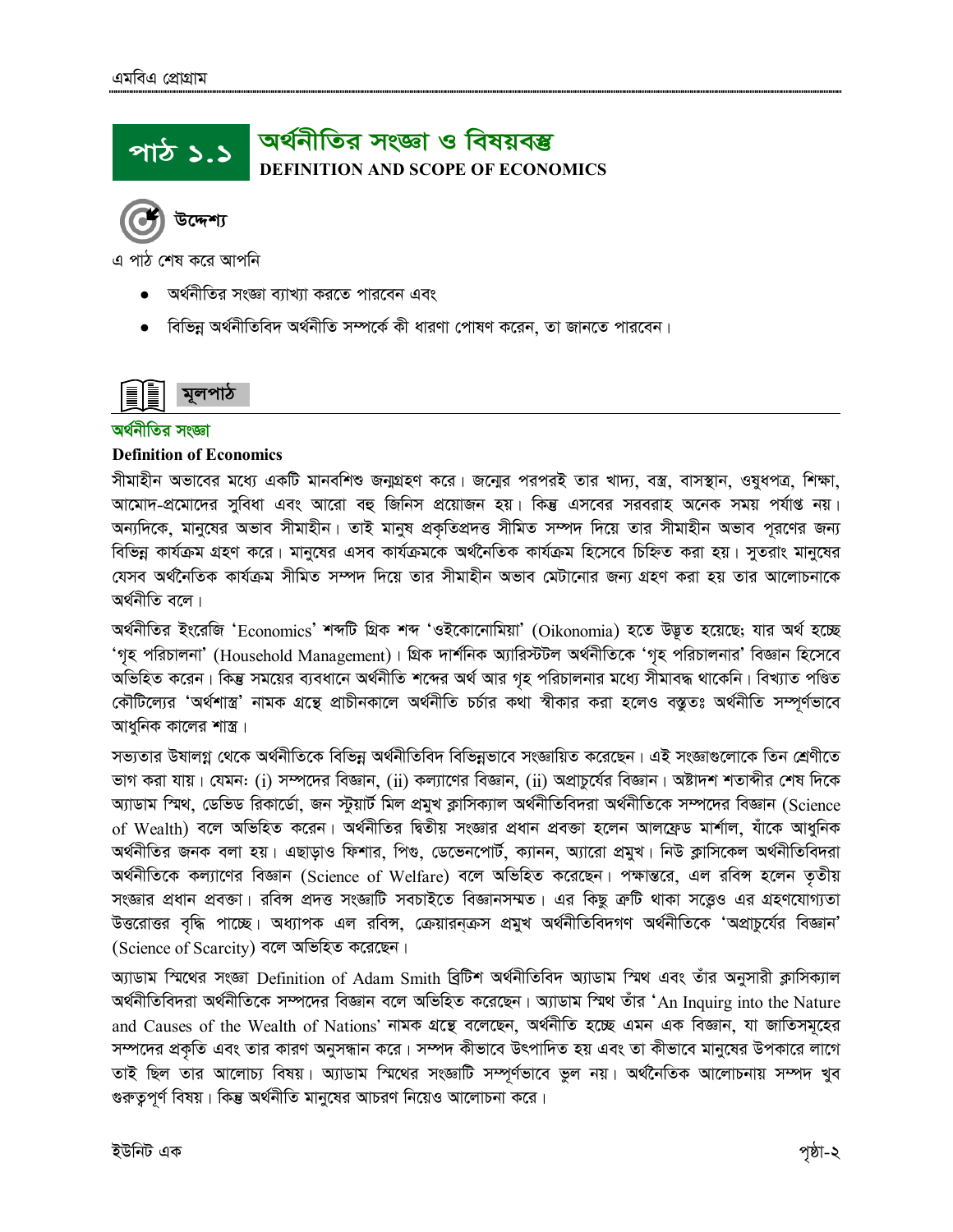অ্যাডাম স্মিথের পদাঙ্ক অনুসরণ করে জন স্টুয়ার্ট মিল, জে বি সে, ওয়াকার প্রমুখ অর্থনীতিবিদরাও অর্থনীতিকে 'সম্পদের বিজ্ঞান' নামে অভিহিত করেন।

### সমালোচনা

### **Criticisms**

### অ্যাডাম স্মিথের মূল সমালোচনা গুলো নিচে উলেখ করা হলো:

(১) অ্যাডাম স্মিথ তাঁর সংজ্ঞায় সম্পদের সঠিক ব্যাখ্যা দিতে ব্যর্থ হয়েছেন। সম্পদের নিজস্ব কোনো মূল্য নেই। মানুষের অভাব মেটানোর ক্ষমতার ওপর সম্পদের মূল্য নির্ভর করে। সম্পদের ব্যাবহারিক মূল্য ও বিনিময় মূল্য আছে। সুতরাং যেসব বস্তুগত ও অবস্তুগত দ্রব্যের ব্যাবহারিক ও বিনিময় মূল্য আছে তাদেরকে সম্পদ বলে। এসব সম্পদ মানুষের অভাব মেটাতে পারে। কিন্তু অ্যাডাম স্মিথ শুধুমাত্র বস্তুগত দ্রব্যকেই সম্পদ হিসেবে চিহ্নিত করেছেন।

(২) মানুষ সীমিত সম্পদের সাহায্যে তার সীমাহীন অভাব কীভাবে মোচন করতে পারে, তার আলোচনাই অর্থনীতির মূল বিষয়বস্তু। কিন্তু অ্যাডাম স্মিথ তাঁর সংজ্ঞায় অভাব মোচনের পথ ও পদ্ধতির কোনো দিক-নির্দেশনা দেননি।

### মার্শালের সংজ্ঞা

### **Definition of Marshall**

অ্যাডাম স্মিথের সংজ্ঞায় সম্পদের ওপর বেশি গুরুত্ব আরোপ করা হয়েছিল। কিন্তু মার্শালের সংজ্ঞার মূল আলোচ্য বিষয় হলো অভাব মোচনসংক্রান্ত মানুষের দৈনন্দিন কার্যাবলি। ১৮৯২ খ্রিস্টাব্দে প্রকাশিত 'Economics of Industry' নামক গ্রন্থে মার্শাল বলেছেন, 'অর্থনীতি মানুষের জীবনের দৈনন্দিন সাধারণ কার্যাবলি আলোচনা করে'। মানুষের সাধারণ কার্যাবলি বলতে বোঝায় যে, মানুষ কীভাবে অর্থ উপার্জন করে ও কিভাবে সেই উপার্জিত অর্থ তার বিভিন্ন অভাব মেটানোর জন্য ব্যয় করে। মার্শালের এ বক্তব্যের সাথে ক্যানন, অ্যারো, পিগু এবং অন্য অর্থনীতিবিদরা একমত প্রকাশ করেন।

### সমালোচনা

### **Criticisms**

# অধ্যাপক মার্শাল প্রদত্ত সংজ্ঞাটি অধ্যাপক রবিন্স কর্তৃক নিম্নোক্তভাবে সমালোচিত হয় :

(১) মার্শালের সংজ্ঞানুযায়ী মানুষের যেসব কার্যাবলি মানব কল্যাণের সাথে সম্পর্কযুক্ত কেবল সেগুলোই অর্থনীতির আলোচনার বস্তু। তাঁর মতে, অর্থনীতি শুধুমাত্র মানব কল্যাণের কারণসমূহ আলোচনা করে। মার্শালের সংজ্ঞা মেনে নিলে বলতে হয় যে, অৰ্থনীতি হলো মূল্যবোধ নিরপেক্ষহীন বিজ্ঞান। কিন্তু বাস্তবে আমরা দেখি যে, অৰ্থনীতি মানুষের এমন অনেক কাৰ্যাবলি আলোচনা করে, যার সাথে মানব কল্যাণের কোন সম্পর্ক নেই। বস্তুতঃ অর্থনীতি, নীতিবিষয়ক মতামত প্রকাশ করে না। যেমন- মদ, গাঁজা, আফিম, ক্ষতিকারক ওখুধ প্রভৃতির উৎপাদন, বন্টন ও ভোগের সাথে মানব কল্যাণের কোন সম্পর্ক নেই। অতএব মার্শালের সংজ্ঞা অসম্পূর্ণ।

(২) অধ্যাপক মার্শালের সংজ্ঞা অনুসারে মানব কল্যাণ শুধুমাত্র বস্তুজাত দ্রব্যের উপর নির্ভরশীল। কিন্তু, প্রকৃত পক্ষে মানব কল্যাণ বস্তুজাত ও অবজাত উভয় প্রকার দ্রব্যের উপর নির্ভর করে। যেমন- একজন ডাক্তারের সেবা বস্তুজাত দ্রব্য না হলেও তা মানব কল্যাণ বৃদ্ধি করে।

(৩) মার্শালের মতে, মানব কল্যাণ অর্থের মাধ্যমে পরিমাপযোগ্য। কিন্তু, মানব কল্যাণ যেহেতু একেই বস্তুগত মানসিক অনুভূতি, তাই এটি অর্থের মাধ্যমে পরিমাপ করা যায় না।

এল. রবিঙ্গের সংজ্ঞা

### Definition of L. Robins

এল. এস.ই বিশ্ববিদ্যালয়ের অধ্যাপক এল, রবিন্স তাঁর 'Nature and Significance of Economic Science' নামক গ্রন্থে বলেছেন, "অর্থনীতি মানুষের অসীম অভাব এবং বিকল্প ব্যবহারযোগ্য সসীম সম্পদের সম্পর্ক বিষয়ক মানব আচরণ সম্বন্ধে আলোচনা করে। অধ্যাপক রবিন্সের সংজ্ঞাকে বিশেষণ করলে তিনটি বৈশিষ্ট্য পাওয়া যায়ঃ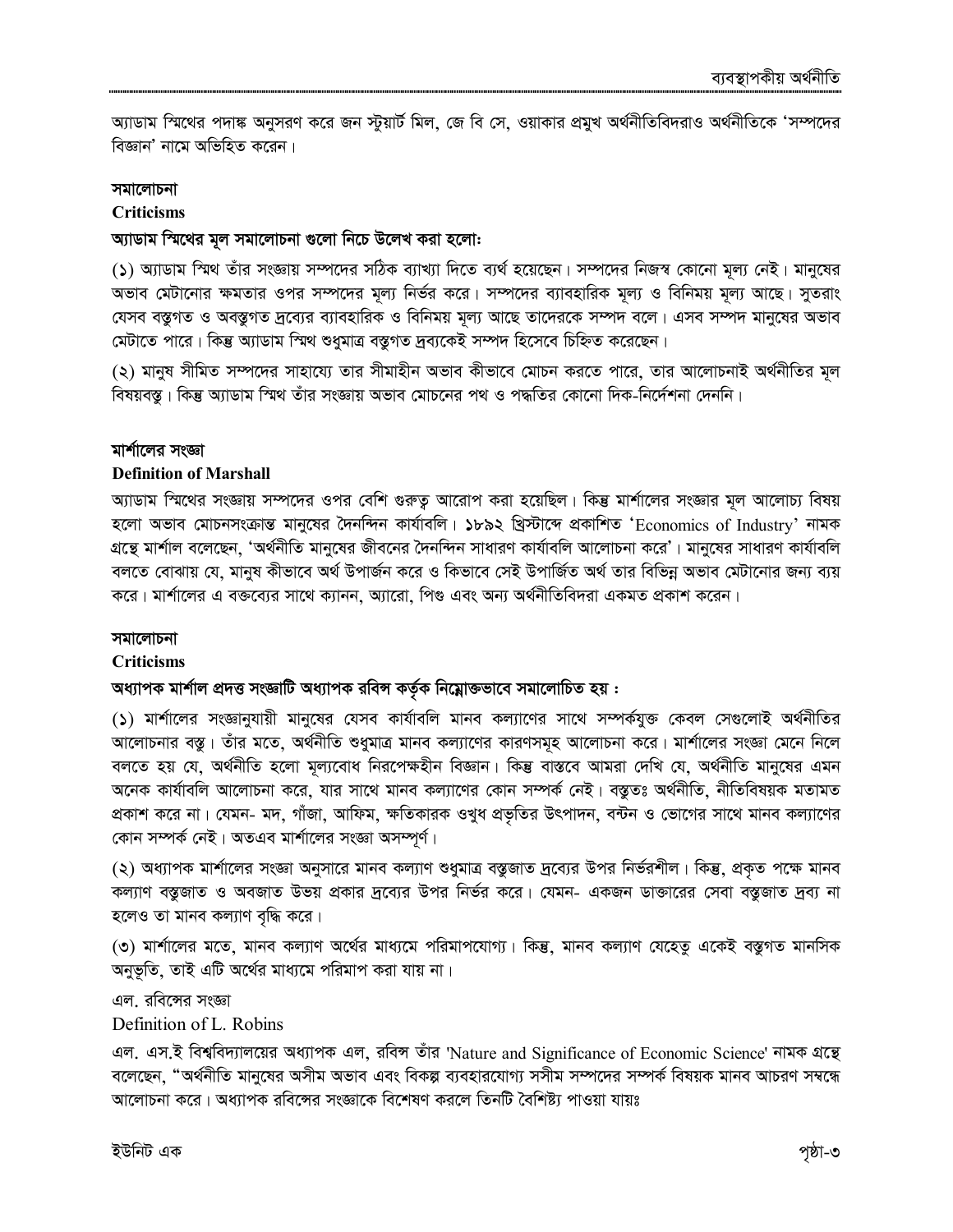১) অসীম অভাব : প্রতিটি মানুষের অভাব অসীম। সীমাহীন অভাবের এক সর্বব্যাপী আবেষ্টনীর মধ্যে তার বসবাস। তার একটি অভাব মিটলে সাথে সাথে অন্য অভাব দেখা দেয়। তার খাদ্য, বাসস্থান প্রভৃতির মত নিত্য প্রয়োজনীয় মৌলিক অভাবগুলো মিটে গেলে রেডিও, টেলিভিশন প্রভৃতির মত বিলাসজাত দ্রব্যের অভাব দেখা দেয়। মানুষের এই অভাব থেকে সমস্যার সৃষ্টি হয় এবং সে এসব সমস্যার মোকাবেলা করার জন্য নিরন্তর অর্থনৈতিক প্রচেষ্টা চালিয়ে যায়। এবোধ থেকেই মানুষের অর্থনৈতিক কর্ম প্রচেষ্টার উদ্ভব হয়।

(২) সীমিত সম্পদ : অর্থনীতিতে সম্পদের একটি বিশেষ অর্থ আছে। যেসব দ্রব্যের উপযোগ আছে, বিনিময় মূল্য আছে, অর্থাৎ যোগান সীমিত, হস্তান্তরযোগ্য এবং বাহ্যিকতা আছে, তাকে সম্পদ বলে। সীমাহীন অভাবের তুলনায় মানুষের সম্পদ খুব সীমিত। সম্পদের অপ্রতুলতার জন্য মানুষকে অর্থনৈতিক সমস্যার সম্মুখীন হতে হয়। আবার, সম্পদ সীমিত বলে বিভিন্ন অভাবের মধ্যে কোনটি অত্যাবশ্যকীয় তা বাছাই করতে হয়।

(৩) সম্পদের বিকল্প ব্যবহার : রবিন্সের সংজ্ঞায় দুষ্প্রাপ্য সম্পদের বিকল্প ব্যবহারের উপর জোর দেয়া হয়েছে। উৎপাদনের উপকরণগুলো বিকল্প ব্যবহারযোগ্য। মানুষের অভাব সীমাহীন; কিন্তু উৎপাদনের উপকরণ বা সম্পদ সীমিত। তাই সসীম সম্পদের সাহায্যে কিভাবে অসীম অভাব পূরণ করা যায়, তাই অর্থনীতির আলোচনার অন্যতম মূল বিষয়। একই উৎপাদনের উপকরণ বা সম্পদ একাধিক অভাব মেটানোর জন্য ব্যবহৃত হতে পারে। যেমন- এক টুকরো জমিতে ধান ও পাট উভয়ই চাষ করা যায়, কিন্তু একসাথে চাষ করা যায় না। ধান চাষ করলে পাট চাষ করা যায় না। অর্থাৎ সীমিত সম্পদ দিয়ে একই সময়ে একাধিক অভাব মেটানো সম্ভব নয়। তাই সম্পদের বিকল্প ব্যবহার জরুরি হয়ে পড়ে। এজন্য মানুষকে তার সীমাহীন অভাবসমূহের মধ্যে কোনটি আবশ্যকীয় তা বাছাই করতে হয় এবং বাছাইকৃত অভাব বিকল্প ব্যবহারযোগ্য সম্পদ দ্বারা মেটাতে হয়।

### সমালোচনা

### **Criticisms**

অধ্যাপক রবিঙ্গের সংজ্ঞাটিও পুরোপুরি ক্রেটিমুক্ত নয়। বিভিন্ন অর্থনীতিবিদ তাঁর সংজ্ঞাটির সমালোচনা করেছেন। নিচের আলোচনা থেকে তাদের সমালোচনা সম্পর্কে আপনি ধারণা পাবেন।

(১) রবিঙ্গের সংজ্ঞানুযায়ী, যার উপযোগ আছে এবং যার যোগান সীমিত তাই অর্থনীতির আলোচ্য বিষয়। কিন্তু মানুষের এমন বহু কাৰ্যাবলি আছে যার উপযোগ আছে এবং যোগানও সীমিত; কিন্তু তাদের বিনিময় মূল্য নেই। তাই এসব কাৰ্যাবলি অর্থনীতির আলোচ্য বিষয় হতে পারে না। কেউ যদি তার সন্তানকে স্লেহ-প্রীতি প্রদর্শন করেন তা অর্থনীতির আওতাভুক্ত হবে না। সূতরাং মানুষের জীবনের সব ধরনের কার্যাবলি অর্থনীতির আওতাভুক্ত নয়।

(২) রবিঙ্গের সংজ্ঞায় সমাজের মানবিক দিক ভীষণভাবে উপেক্ষিত হয়েছে। রবিন্স অর্থনীতিকে শুধুমাত্র মূল্য নিরূপণ তত্তে পরিণত করেছেন। কিন্তু বেভারিজ (Beveridge), লাঞ্জ (Lange), হিকস (Hicks), ফিশার (Fisher), ক্যালডোর, অসকারলেঞ্জ প্রমুখ অর্থনীতিবিদগণ অর্থনীতিকে মূল্য নিরূপণ তত্ত হিসেবে গ্রহণ করতে রাজি নন। তাঁদের মতে, রবিঙ্গের সংজ্ঞা মেনে নিলে অর্থনীতির অন্য বিষয়সমূহ অর্থনীতির আলোচনা থেকে বাদ পড়ে যায়। তাছাড়া অর্থনৈতিক পরিকল্পনা প্রণয়নের সময় সামাজিক কল্যাণ সবার আগে বিবেচনা করতে হয়। সুতরাং কল্যাণ-অকল্যাণের বিষয়টি একজন অর্থনীতিবিদকে অবশ্যই বিচার করে দেখতে হবে।

(৩) অর্থনৈতিক উন্নয়ন অর্থনীতির একটি প্রধান আলোচনার বিষয়। কিন্তু রবিঙ্গের সংজ্ঞায় এ দিকটি সম্পূর্ণভাবে উপেক্ষিত হয়েছে।

# অর্থনীতির পরিধি বা বিষয়বস্তু

# **Scope or Subject Matters of Economics**

অর্থনীতি কী– এ বিষয়টি পরিষ্কার হবার পর আপনার মনে প্রশ্নু আসতে পারে যে অর্থনীতির পরিধি কতটা ব্যাপক? অর্থনীতির পরিধি বা বিষয়বস্তু নিয়ে অর্থনীতিবিদদের মধ্যে নানা মতভেদ আছে। অর্থনীতির বিষয়বস্তু সম্পর্কে নিম্নোক্ত মন্তব্য করা যায়: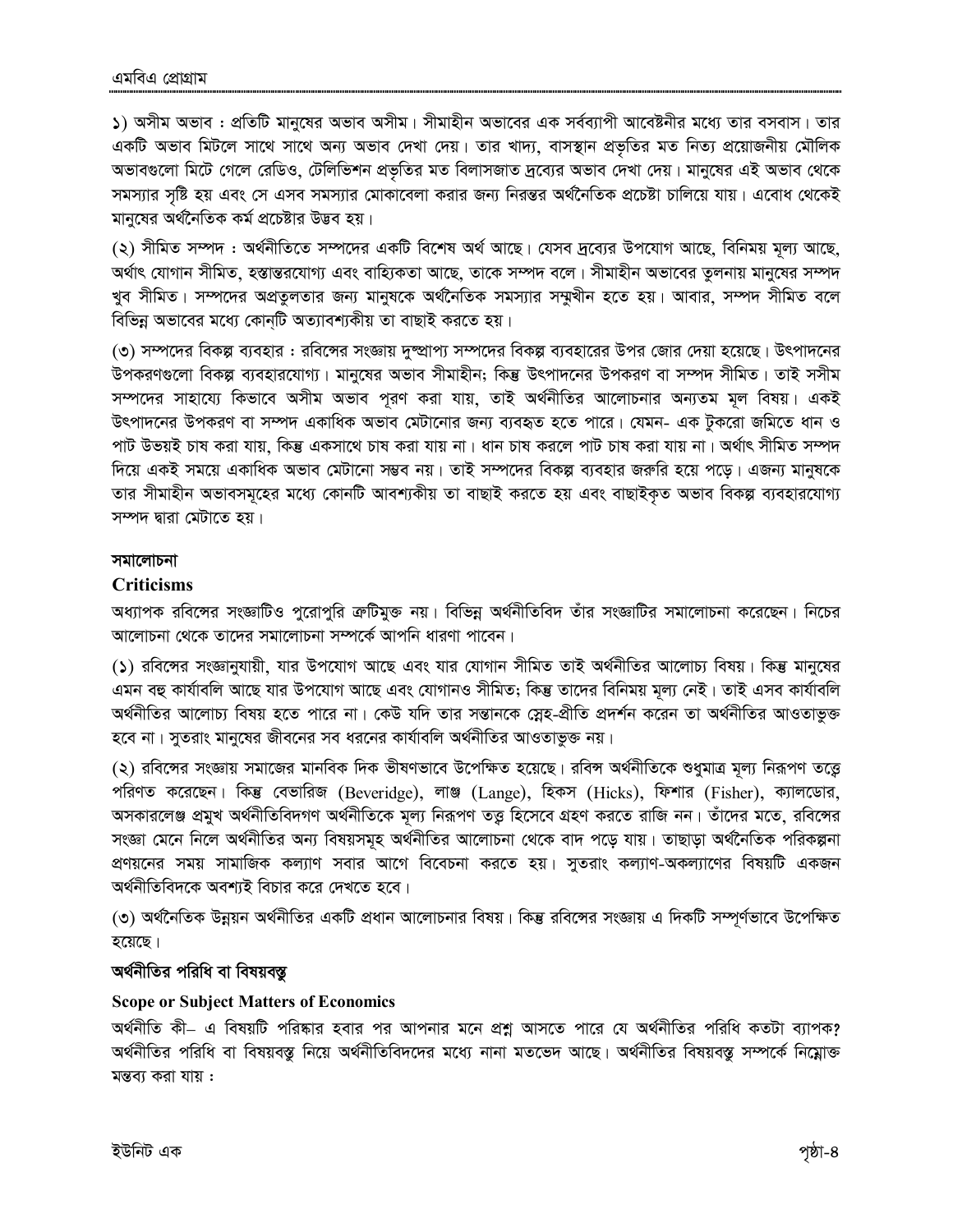(১) অর্থনীতি একটি সামাজিক বিজ্ঞান : অর্থনীতি সমাজবদ্ধ মানুষের আচরণ ও কার্যাবলি আলোচনা করে। কিন্তু এটি মানুষের সব ধরনের কার্যাবলি বিশ্লেষণ করে না। যেসব কার্যাবলি অর্থ-আয় ও অর্থ-ব্যয়ের সাথে জড়িত, কেবল সেসব কাৰ্যাবলি নিয়ে অৰ্থনীতি আলোচনা করে। আবার সমাজবহির্ভূত মানুষের আচরণ ও কার্যাবলি অর্থনীতির আলোচ্য বিষয় নয $\overline{1}$ ।

(২) অন্যান্য বিজ্ঞানের কিছু বিষয়বস্তু অর্থনীতিতে অন্তর্ভুক্ত : অর্থনীতিকে অনেক সময় অন্যান্য বিষয়ের সাহায্য নিতে হয়। এমন অনেক অর্থনৈতিক বিষয়বস্তু আছে, যেগুলোর ক্ষেত্রে কোনো সিদ্ধান্তে পৌছার জন্য রাষ্ট্রবিজ্ঞান, মনস্তাত্ত্বিক বিজ্ঞান, নীতিবিজ্ঞান, সমাজবিজ্ঞান প্রভৃতির সাহায্যের প্রয়োজন হয়। উদাহরণস্বরূপ বলা যায়, আয়কর প্রগতিশীল হলে কর দাতাদের মানসিকতা কীরূপ হবে তা মনস্তাত্তিক বিজ্ঞানের সাহায্যে জানা যাবে।

(৩) অর্থনীতির মূল লক্ষ্য অভাব মোচন : মানুষ কীভাবে তার অভাব মোচন করে তা-ই অর্থনীতির আলোচ্য বিষয়। সমাজবদ্ধ মানুষ তার সামাজিক জীবনে সীমাহীন অভাবের সম্মুখীন হয়। কিন্তু অসীম অভাবের তুলনায় সম্পদ অত্যন্ত সীমিত। স্টোনিয়ার এবং হেগ বলেছেন, অর্থনীতি স্বল্পতা এবং স্বল্পতাজনিত সমস্যাদি আলোচনার শাস্ত্র। মানুষ সীমিত সম্পদ দিয়ে কীভাবে হক সম্পদ উৎপন্ন করে এবং কীভাবে এ সম্পদের সুষ্ঠু বণ্টনের মাধ্যমে তার অভাব মোচন ও সার্বিক কল্যাণ অৰ্জন করে তা-ই অর্থনীতির মূল আলোচ্য বিষয়।

উপরোক্ত আলোচনার পরিপ্রেক্ষিতে এটা স্পষ্টই প্রতীয়মান হয় যে অর্থনীতির বিষয়বস্তু বা পরিধি অত্যন্ত ব্যাপক। অর্থনীতিবিদদের মধ্যে কেউ কেউ ব্যাপক অর্থে এবং কেউ কেউ সংকীর্ণ অর্থে এর পরিধি নির্ধারণ করেছেন। অ্যাডাম স্মিথের মতে, জাতিসমূহের সম্পদের প্রকৃতি ও কারণ সম্পর্কে দান করা অর্থনীতির কাজ। আলফ্রেড মার্শাল যুক্তি দেন যে অর্থনীতির বিষয়বস্তু হলো- মানুষের দৈনন্দিন কার্যাবলি। অন্যদিকে অধ্যাপক রবিঙ্গের মতে, অপ্রাচুর্যজনিত সমস্যাবলীর অনুশীলন অর্থনীতির মূল বিষয়বস্তু। আবার অধ্যাপক ভাইনার (Prof. Viner) অর্থনীতির পরিধিকে অত্যন্ত ব্যাপক করে তুলেছেন। তাঁর মতে, অর্থনীতিবিদরা যা কিছু আলোচনা করেন তা-ই অর্থনীতির আওতাভুক্ত। কিন্তু তাঁর এ বক্তব্য গ্রহণযোগ্য নয়। অর্থনৈতিক বিধিসমূহ বাস্তবক্ষেত্রে প্রয়োগ করে অনেক অর্থনৈতিক সমস্যার সমাধান বের করা যায়। অর্থনৈতিক তত্তজ্ঞান প্রয়োগ করে উৎপাদন, ভোগ, বণ্টন, সরকারি অর্থব্যবস্থা, ব্যাংক ও মুদ্রা ব্যবস্থা, বাজার ব্যবস্থা, দ্রব্যমূল্য নির্ধারণ, জনসংখ্যা, আন্তর্জাতিক বাণিজ্য প্রভৃতি সংক্রান্ত সকল সমাধান বের করা সম্ভব। অতএব অর্থনীতির পরিধিও ব্যাপক।

# সারসংক্ষেপ

 $\overline{\zeta}$ 

- অপ্রাচর্যজনিত সমস্যাবলির অনুশীলন অর্থনীতির মূল বিষয়বস্তু;
- অর্থনীতির বিষয়বস্তু হলো− মানুষের দৈনন্দিন কার্যাবলি;
- অ্যাডাম স্মিথের পদাংক অনুসরণ করে জন স্টুয়ার্ট মিল, জে বি সে, ওয়াকার প্রমুখ অর্থনীতিবিদরাও অর্থনীতিকে সম্পদের বিজ্ঞান' নামে অভিহিত করেন।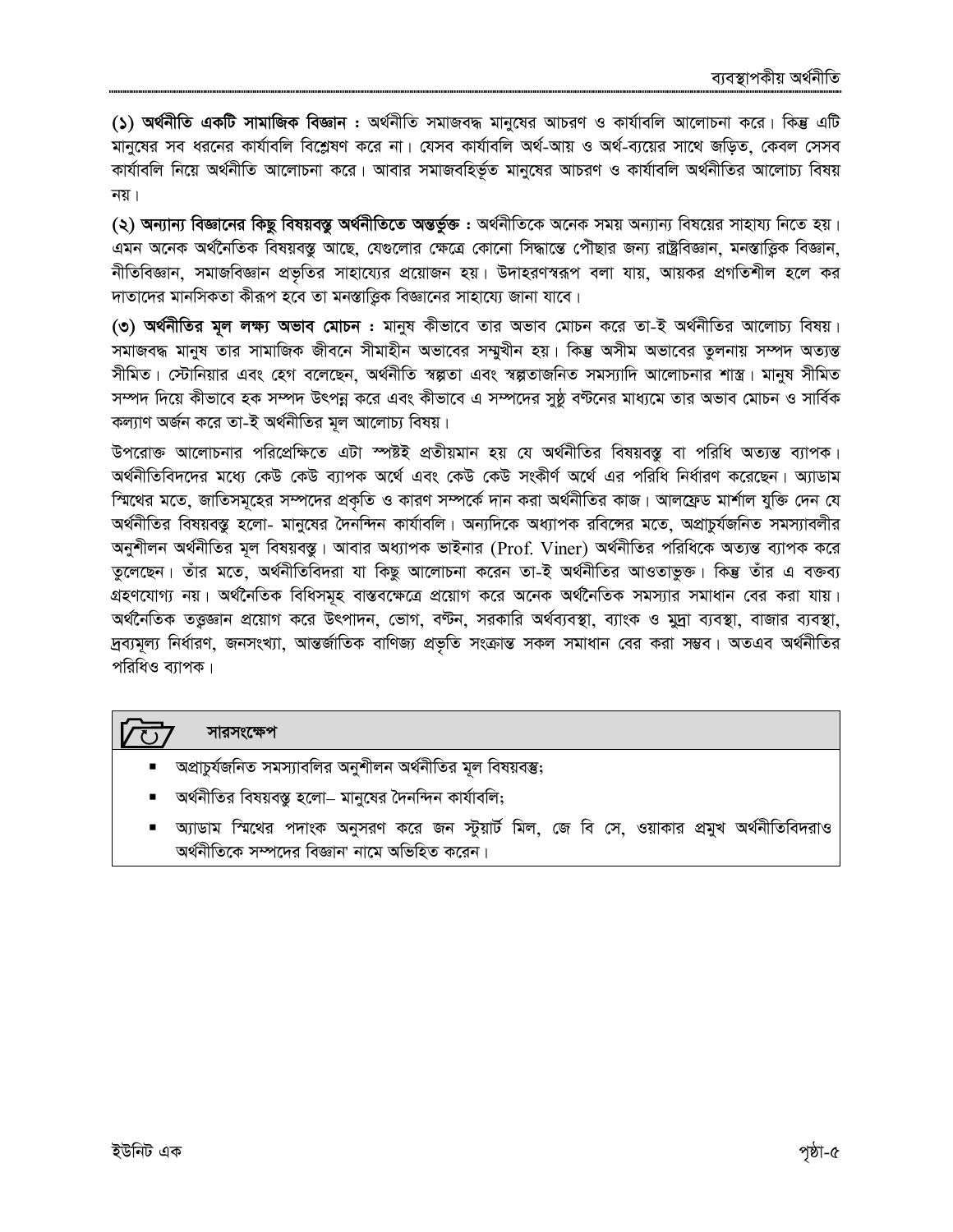### অৰ্থনীতি ও ব্যবস্থাপকীয় অৰ্থনীতি পাঠ ১.২ **Economics & Managerial Economics**

এই পাঠ শেষে শিক্ষাৰ্থীরা–

- ব্যবস্থাপকীয় অর্থনীতি কী? এর আওতা ও পরিধি সম্পর্কে জানতে পারবেন:
- সাধারণ অর্থনীতি ও ব্যবস্থাপকীয় অর্থনীতির পার্থক্য জানতে পারবেন;
- ব্যবস্থাপকীয় অর্থনীতির গুরুতু ও প্রয়োজনীয়তা সম্পর্কে ধারণা পাবেন।



# ভূমিকা

সবক্ষেত্রে যখন বিজ্ঞানের জয়জয়কার তখন ব্যবস্থাপনার ক্ষেত্রে এর সম্পৃক্ততা গুরুতুপূর্ণ হয়ে ওঠে। এফ ডব্লিউ টেইলর প্রবর্তিত ব্যবস্থাপনা তারই ফলশ্রুতি। কিন্তু বৈজ্ঞানিক ব্যবস্থাপনাকে সবদিক থেকে সফল করার জন্য পরিমাপক হিসেবে যেটিকে বিবেচনা করা হয়, তা হলো প্রতিষ্ঠানের লাভজনকতা। পাশাপাশি আরও একটি বিষয়কে বিবেচনা করা হয়, তা হলো সর্বোৎকৃষ্ট পন্থায় এবং দক্ষতার সাথে প্রতিষ্ঠানের গুণগত মানসম্পন্ন দ্রব্য উৎপাদন কণার ক্ষমতা। এসব বিষয়ই কোনো না কোনোভাবে অৰ্থনৈতিক চলক ও পরিস্থিতির সাথে সম্পর্কযুক্ত। সূতরাং যুগের প্রয়োজনেই বৈজ্ঞানিক ব্যবস্থাপনাকে সফল করে তোলার স্বার্থে একজন ব্যবস্থাপককে অর্থনীতি পাঠেও মনোনিবেশ করতে হয়। তাহলে একজন ব্যবস্থাপককে কি একই সঙ্গে অৰ্থনীতি বিষয়েও বিশেষজ্ঞ হতে হব! কখনোই না, বরং ব্যবস্থাপনীয় কাৰ্যক্রম সম্পাদনের জন্য ব্যবস্থাপনীয় চলকগুলো যেসব অর্থনৈতিক চলকের সাথে সম্পর্কযুক্ত হয় সেগুলোর প্রকৃতি, বিশেষ বিশেষ পরিস্থিতিতে সেগুলোর আচরণ, প্রতিক্রিয়া এবং সম্ভাব্য ক্ষেত্রে সেগুলোর প্রায়োগিক সম্ভাবনার বিষয়ে একজন ব্যবস্থাপকের অবগত থাকা প্রয়োজন। সূতরাং প্রয়োজন হয়ে পডে ব্যবস্থাপনা সম্পর্কিত অর্থনীতির পাঠ। আর সে প্রয়োজন থেকেই সষ্টি ব্যবস্থাপকীয অর্থনীতি শাস্তুটির।

# ব্যবস্থাপকীয় অৰ্থনীতি

ব্যবস্থাপনা এবং অর্থনীতি এ দুটি শব্দের সমন্বয়ে ব্যবস্থাপকীয় অর্থনীতি কথাটি গঠিত। সুতরাং ব্যবস্থাপকীয় অর্থনীতি সম্পৰ্কে ধারণা পেতে হলে প্রথমত ব্যবস্থাপনা এবং অর্থনীতি বলতে কী বোঝায়, তা জানা প্রয়োজন।

হেনরি ফয়েলের মতে, ব্যবস্থাপনার কাজ হচ্ছে 'অনুমান ও পরিকল্পনা গ্রহণ, সংগঠন, নির্দেশনা প্রদান, সমন্বয় সাধন এবং নিয়ন্ত্রণ' উৎস: ফারলেক্স ফিনানশিয়াল ডিকশনারি, ২০১২। এখানে সম্ভবতই প্রশ্ন জাগে পূর্বোক্ত কাজগুলো কার জন্য কে করে? বস্তুত ব্যবস্থাপনা কার্যক্রম বলতে প্রাতিষ্ঠানিক ব্যবস্থাপনাকেই বোঝায়, ব্যক্তিগত পর্যায়ে নয়। সুতরাং কোনো প্রতিষ্ঠানের ব্যবস্থাপকগণ কর্তৃক প্রতিষ্ঠানের লক্ষ্য ও উদ্দেশ্যগুলো অর্জনের জন্য ভবিষ্যৎ কার্যক্রম সম্পর্কে অনুমান প্রণয়ন ও পরিকল্পনা গ্রহণ, কর্মী ও কার্যাবলিকে সংগঠিত করা, কর্মীদের প্রয়োজনীয় নির্দেশ প্রদান, বিভিন্ন কার্যক্রমের মধ্যে সমন্বয় ঘটানো এবং সার্বিক কার্যাবলির ওপর নিয়ন্ত্রণ আরোপকে ব্যবস্থাপনা বলা হয়।

অপরদিকে অর্থনীতি বলতে এমন একটি শাস্ত্রকে বোঝায়, যা সীমিত সম্পদ ও আয় নিয়ে অসীম অভাব পূরণের নিমিত্তে ব্যক্তি ও প্রতিষ্ঠানের কার্যক্রমের রূপরেখা নিয়ে আলোচনা করে। স্যামুয়েলসনের মতে, ব্যক্তি ও সমাজ অর্থ বা অর্থ ছাড়া কেমন করে দুষ্প্রাপ্য উৎপাদনশীল সম্পদকে বিভিন্ন প্রকার দ্রব্য উৎপাদনের কাজে নিয়োগের জন্য নির্বাচন করে এবং কীভাবে সমাজ ও জনসাধারণের মধ্যে বর্তমান ও ভবিষ্যতের ভোগের নিমিত্তে উক্ত সম্পদ বন্টিত হয়, তা নিয়ে অর্থনীতি আলোচনা করে।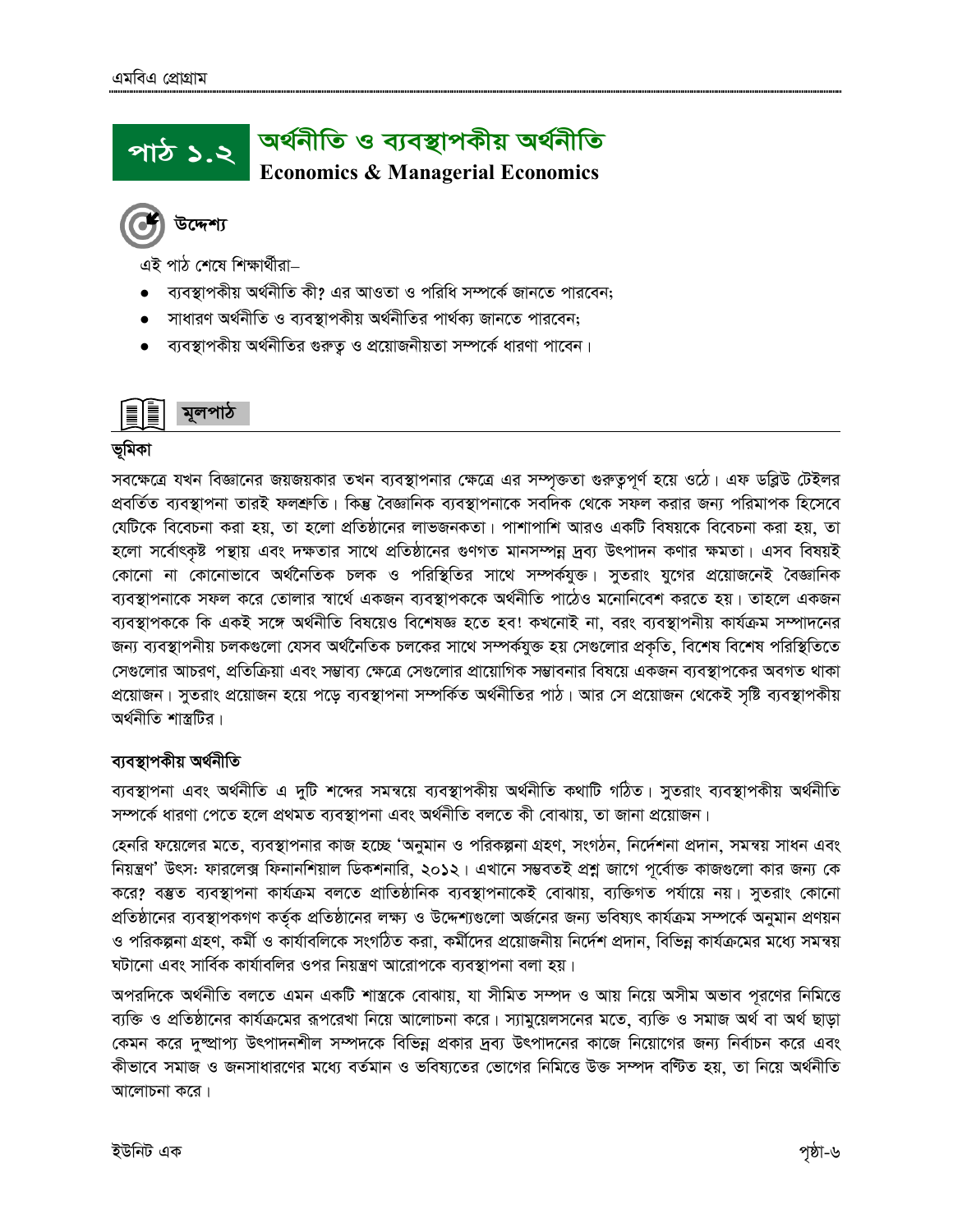এখন আমরা ব্যবস্থাপকীয় অর্থনীতির সংজ্ঞা প্রদানের উদ্যোগ নিতে পারি। প্রথমেই বলা উচিত যে, ব্যবস্থাপকীয় অর্থনীতি কথাটি মূলত প্রতিষ্ঠানের ক্ষেত্রেই প্রযোজ্য। আর এ প্রতিষ্ঠান বলতে সাধারণত বাণিজ্যিক তথা উৎপাদনকারী, বিক্রয়কারী, বিপনণকারী ও বিনিয়োগকারী প্রতিষ্ঠানকেই বোঝায়। সুতরাং, কোন প্রতিষ্ঠানের লক্ষ্য বা উদ্দ্যেশ্যাবলী অর্জনের নিমিত্তে এর সার্বিক কার্যক্রম সম্পর্কে সিদ্ধান্ত গ্রহণের জন্য যেসব ব্যবস্থাপকীয় উদ্যোগ গ্রহণ করা হয় সেগুলোর সাথে সংশ্লিষ্ট অৰ্থনৈতিক তত্তের পৰ্যালোচনা, বিশ্লেষণ ও প্রয়োগ সম্ভাব্যতা নির্ণয় সম্পর্কে যে শাস্ত্র আলোচনা করে তাকেই ব্যবস্থাপকীয় অৰ্থনীতি বলে।

কোন প্রতিষ্ঠানের ব্যবস্থাপকের প্রধান কাজ হলো সিদ্ধান্ত গ্রহণ এবং ভবিষ্যৎ সম্পর্কে পরিকল্পনা প্রণয়ন করা। সিদ্ধান্ত গ্রহণ বলতে একাধিক কার্যক্রমের মধ্যে কোন একটিকে বেছে নেয়াকে বোঝায়। অপরদিকে ভবিষ্যৎ সম্পর্কে পরিকল্পনা প্রণয়ন বলতে ভবিষ্যতে কোন কাজ কি মাত্রয় কিভাবে কোন কোন সম্ভাব্য পরিস্থিতিতে কতটুক সময়ের সধ্যে সম্পন্ন হবে এবং তার জন্য কি পরিমাণ ব্যয় হবে বা তার থেকে কি পরিমাণ আয় উপার্জন করতে হবে সে সম্পর্কে একটি সুসমন্বিত কর্মসূচি প্রণয়নকে বোঝায়। কিন্তু যেকোন সিদ্ধান্ত গ্রহণ বা ভবিষ্যৎ পরিকল্পনা প্রণয়নের কাজটি সম্পন্ন হয় সম্পূর্ন এক অনিশ্চিত পরিস্থিতির মধ্যে। বম্ভুত, যেকোন সিদ্ধান্ত গ্রহণ বা পরিকল্পনা প্রণয়ন করতে হয় অতীত তথ্য, চলতি তথ্য এবং ভবিষ্যৎ সম্পর্কে যথাসম্ভব সঠিক অনুমানের মাধ্যমে। এরূপ অনিশ্চিতভাবে সিদ্ধান্ত গ্রহণ এবং পরিকল্পনা প্রণয়ন করতে গিয়ে অৰ্থনৈতিক তত্তুসমূহের সাহায্য নিলে কাৰ্যধারা আরও সহজ হয়। যেসব পদ্ধতি অবলম্বন করে ব্যাবসায়ক্ষেত্রে সিদ্ধান্ত গ্রহণ ও আগাম পরিকল্পনা প্রণয়ন সংক্রান্ত সমস্যা সমাধানের পথে এগিয়ে যাওয়া হয়, সেসব পদ্ধতি এবং তৎসংযুক্ত কৰ্মকাঠামোকে বলা হয় ব্যবস্থাপকীয় অৰ্থনীতি।

বিভিন্ন অর্থনীতিবিদ বিভিন্নভাবে ব্যবস্থাপকীয় অর্থনীতির সংজ্ঞা দিয়েছেন-

হেগের মতে, 'ব্যাবসায়ের সমস্যা সম্পর্কে সিদ্ধান্ত গ্রহণের জন্য প্রয়োজনীয় চিন্তা করার কার্যকরী রাস্তা নির্দেশ করে ব্যবস্থাপকীয় অর্থনীতি, যা অর্থনীতি গণিত এবং পরিসংখ্যানের যুক্তিসমূহ ব্যবহার করে'। উৎস: এ টেক্সট বুক অফ ইকোনমিক থিওরি-৩।

এম সি নেয়ার এবং মেরিয়ামের মতে, 'ব্যাবসায়িক পরিস্থিতি বিশ্লেষণের জন্য অর্থনৈতিক তত্ত বা চিন্তাধারার ব্যবহারসংক্রান্ত কাজে ব্যবস্থাপকীয় অর্থনীতি ব্যাপত।'

ম্যান্সফিল্ড-এর মতে, 'খাটি বিশ্লেষণমূলক সমস্যাদি বা অর্থনৈতিক তত্ত্বের কৌতৃহল থেকে সৃষ্ট এবং ব্যবস্থাপকদের আবশ্যকীয়ভাবে মুখোমুখি হতে হয় এমন নীতি-নির্ধারণী সমস্যা- এ দুয়ের মধ্যে একটি সেতু রচনার উদ্যোগ নেয় ব্যবস্থাপকীয় অৰ্থনীতি'। উৎস: ব্যষ্টিক অৰ্থনীতি- সিলেক্টেড রিডিং (ম্যান্সফিল্ড)।

জোয়েল ডীন-এর মতে, 'ব্যবস্থাপকীয় অর্থনীতির উদ্দেশ্য হচ্ছে কীভাবে অর্থনৈতিক গবেষণা ব্যাবসায়িক নীতি-নির্ধারণে ব্যবহৃত হয় তা দেখানো।

সুতরাং ব্যবস্থাপকীয় অর্থনীতি বলতে এমন একটি শাস্ত্রকে বোঝায়, যা ব্যাবসায় ক্ষেত্রে সিদ্ধান্ত গ্রহণ এবং পরিকল্পনা প্রণয়নের জন্য অর্থনৈতিক তত্তুসমূহের প্রয়োগসমূহের আলোচনা করে থাকে।

# ব্যবস্থাপকীয় অর্থনীতির বৈশিষ্ট্যসমূহ

ব্যবস্থাপকীয় অর্থনীতিকে ভালোভাবে বুঝতে হলে এবং এর বিষয়বম্ভর পরিধি সম্পর্কে ধারণা পেতে হলে এর কিছু বৈশিষ্ট্য সম্পর্কে জানা একান্ত আবশ্যক। ব্যবস্থাপকীয় অর্থনীতির কতগুলো বৈশিষ্ট্য নিম্নে আলোচনা করা হলো–

১। ব্যষ্টিক অৰ্থনৈতিক আলোচনা : ব্যবস্থাপকীয় অৰ্থনীতি মূলত ব্যষ্টিক অৰ্থনৈতিক তত্তু ও নীতিমালা নিয়ে আলোচনা করে। কারন এই অর্থনীতির বিশ্লেষণের একক হলো প্রতিষ্ঠান। সামগ্রিক অর্থনৈতিক সমস্যা বিশ্লেষণের জন্য ব্যবস্থাপকীয় অৰ্থনীতি ব্যবহৃত হয় না।

২। **প্রাতিষ্ঠানিক আলোচনা** : ব্যবস্থাপকীয় অর্থনীতি সাধারণত কোনো ফার্ম বা প্রতিষ্ঠানের সাথে সম্পর্কযুক্ত বিভিন্ন তত্ত্ব নিয়ে আলোচনা করে। এছাড়া অর্থনৈতিক তত্তুসমূহের মধ্যে মুনাফা তত্তু নিয়েও আলোচনা করে।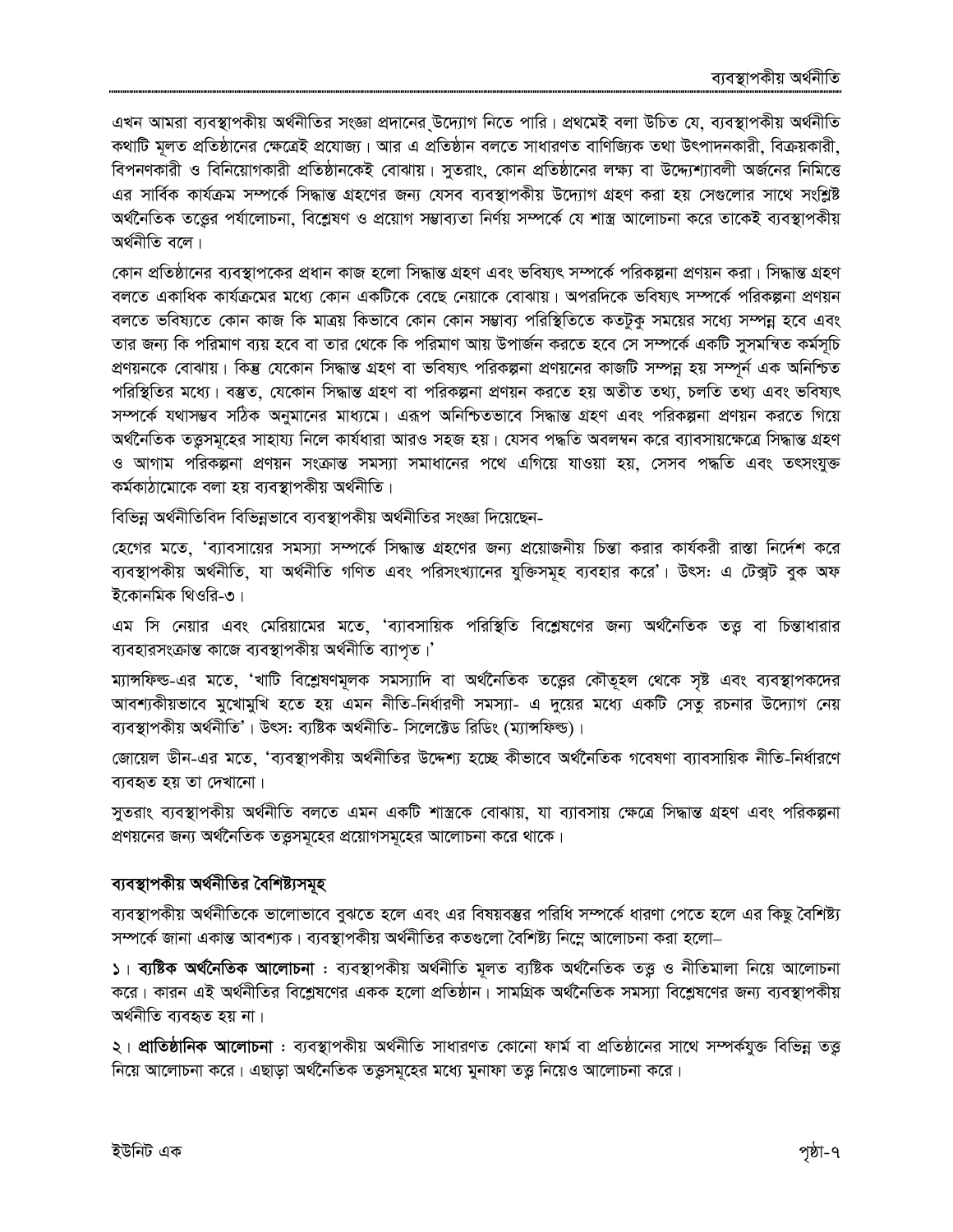৩। প্রতিষ্ঠানের জটিলতা নিরসনসংক্রান্ত আলোচনা : ব্যবস্থাপকীয় অর্থনীতি অর্থনৈতিক তত্তুসমূহের প্রয়োগক্ষেত্রে যেসব অসম্পূর্ণতা ও জটিলতা রয়েছে, তা নিয়ে আলোচনা করে। অর্থাৎ ব্যাবসায়িক সিদ্ধান্তসমূহ গ্রহণের জন্য অর্থনৈতিক তত্তুসমূহের প্রয়োগসংক্রান্ত জটিলতা নিরসনে ব্যবস্থাপকীয় অর্থনীতি কাজ করে।

৪। **আদর্শগত অর্থনৈতিক আলোচনা** : সাধারণ অর্থনীতি শুধু অর্থনীতির বিভিন্ন চলকের মধ্যে সর্বজনীন সম্পর্ককে প্রকাশ করে। কিন্তু উক্ত চলকগুলোর মধ্যে কোনো ধরনের সম্পর্ক কাম্য বা কীরূপ সম্পর্ক বিরাজ করলে প্রতিষ্ঠানের অধিক আর্থিক সুবিধা অৰ্জিত হবে, তা অৰ্থনীতির আলোচ্য বিষয় নয়। কিন্তু ব্যবস্থাপকীয় অৰ্থনীতিতে উক্ত অৰ্থনৈতিক তত্ত এবং চলকগুলোর মধ্যে সম্পর্ক বিশ্লেষণ এবং বিশ্লেষণের মাধ্যমে কীভাবে উক্ত সম্পর্ক কাম্য অবস্থায় আনা যায় তা নিয়ে আলোচনা করে।

৫। **সামষ্টিক অৰ্থনৈতিক আলোচনা** : কোন প্ৰতিষ্ঠানের অভ্যন্তরীণ সিদ্ধান্ত গ্রহণের বিষয়টি অনেক সময় বিভিন্ন সামষ্টিক চলক যেমন মুদ্রাস্ফীতি, জাতীয় আয়ের প্রবৃদ্ধি, সরকারী রাজস্ব ও আর্থিক নীতি ইত্যাদি দ্বারা প্রভাবিত হয়। আর এসব যেহেতু সামষ্টিক অৰ্থনীতির আলোচ্য বিষয় সেহেতু ব্যবস্থাপকীয় অৰ্থনীতিতেও সামষ্টিক অৰ্থনৈতিক আলোচনা গুরুত্বপূর্ণ।

### ব্যবস্থাপকীয় অর্থনীতির আওতা ও পরিধি

ব্যবস্থাপকীয় অর্থনীতির কোনো সুনির্দিষ্ট আওতা বা সীমারেখা নির্দেশ করা অত্যন্ত কঠিন। কেননা বিভিন্ন লেখক বিভিন্ন বিষয়াদিকে ব্যবস্থাপকীয় অর্থনীতির আলোচ্য বিষয় হিসেবে অন্তর্ভূক্ত করেছেন। বস্তুত সময়ের পরিবর্তনে ব্যাবসায়িক কার্যক্রমের বৈশিষ্ট্য, প্রকৃতি, পরিধি ও জটিলতা বৃদ্ধি পাচ্ছে। ফলে এসব সমস্যা সমাধানের জন্য নতুন অর্থনৈতিক তত্তু ও নীতিমালা প্রয়োগের সম্ভাবনাও বৃদ্ধি পাচ্ছে। আর এ জন্যই ব্যবস্থাপকীয় অর্থনীতির আলোচ্য বিষয় তথা এর পরিধি স্থির নয় বরং পরিবর্তনশীল। যে সকল বিষয় সাধারণভাবে ব্যবস্থাপকীয় অর্থনীতিতে আলোচিত হয়ে থাকে সেগুলো নিম্লে আলোচনা করা হলো–

১। চাহিদা বিশ্লেষণ ও চাহিদা অনুমান : কোনো প্রতিষ্ঠান উৎপাদনকারী বা ব্যাবসায়িক যা-ই হোক না কেন যদি এর দ্রব্যের চাহিদা সম্পর্কে ধারণা না থাকে তাহলে উৎপাদন, বিক্রয়, দাম নির্ধারণ, মুনাফা নির্ধারণ ইত্যাদি যেকোনো বিষয়ে সিদ্ধান্ত দেয়া কষ্ট হয়ে পড়ে। তাই ব্যবস্থাপকগণকে এসব বিষয়ে সিদ্ধান্ত নিতে গিয়ে চাহিদার সাধারণ অর্থনৈতিক বিধি অনুযায়ী বিভিন্ন কৌশল অবলম্বন করে ভবিষ্যৎ চাহিদার পরিমাণ ও প্রকৃতি বিশ্লেষণ করতে হয় এবং সেই অনুযায়ী চাহিদার পরিমাণ কতটুকু হতে পারে তা অনুমান করতে হয়। চাহিদা বিশ্লেষণ ও চাহিদা অনুমান করতে গিয়ে যেসব কৌশল ও ব্যবস্থা গ্রহণ করা হয় তার সবই ব্যবস্থাপকীয় অর্থনীতির আলোচ্য বিষয়।

২। খরচ এবং উৎপাদন বিশ্লেষণ : পরিকল্পনা গ্রহণ, দ্রব্যের মূল্য নির্ধারণ, মুনাফার পরিমাণ নির্ধারণ, বিনিয়োগ সম্ভাব্যতা যাচাই ইত্যাদির জন্য খরচ বিশ্লেষণ করা একান্ত প্রয়োজন। খরচ বলতে অর্থনৈতিক খরচকেই বোঝায়, অর্থাৎ পরিবর্তনশীল এবং স্থায়ী খরচ বিশ্লেষণ করতে হয়। এর জন্য হিসাবস্থিত তথ্যাদি এবং বিভিন্ন সম্ভাব্য অবস্থার প্রেক্ষিতে গৃহীত অনুমান দুই-ই প্রয়োজন। অপরদিকে উৎপাদন বিশ্লেষণপূর্বক উৎপাদনের পরিমাণ, উৎপাদিত দ্রব্যের গুনগতমান, উৎপাদন কৌশল ইত্যাদি সম্পর্কে নানা তথ্য সংগ্রহ করা যায়, যা বিক্রয় লক্ষ্যমাত্রা নির্ধারণ এবং চাহিদা ও যোগানের মধ্যে ভারসাম্য রক্ষার ক্ষেত্রে সহায়ক হয়। এভাবে খরচ এবং উৎপাদন বিশ্লেষনের জন্য যেসব পদ্ধতি অবলম্বন করা হয় তার সবই ব্যবস্থাপকীয় অর্থনীতির আলোচ্য বিষয়। কারণ, খরচ এবং উৎপাদন বিশ্লেষণের ক্ষেত্রে যেসব চলক বিবেচনা করা হয়, যেমন– স্থির খরচ, পরিবর্তনশীল খরচ ইত্যাদি অর্থনৈতিক চলক রূপে পরিচিত। আবার যেসব পদ্ধতি আরোপিত হয় যেমন– ভারসাম্যাবস্থা বিশ্লেষণ, উৎপাদন অপেক্ষক, খরচ উৎপাদন সম্পর্ক বিশ্লেষণ ইত্যদিও ব্যবস্থাপকীয় অর্থনীতির আলোচ্য বিষয়।

৩। দাম নির্ধারণসংক্রান্ত সিদ্ধান্ত, নীতিমালা এবং প্রযোগ : যেকোনো প্রতিষ্ঠানের নিকটই দাম নির্ধারনের বিষয়টি সর্বাধিক গুরুতুপূর্ণ। কেননা দ্রব্যের দাম যদি ক্রেতাদের নিকট গ্রহণযোগ্য করে তোলা যায় তাহলে প্রত্যাশিত হারে মুনাফা অর্জন সম্ভব হয়, বিক্রয় লক্ষ্যমাত্রা অর্জন করা যায় এবং সর্বোপরি প্রতিষ্ঠানের বিনিয়োগ সিদ্ধান্তটি সফল ও সার্থক হয়। দ্রুরে দামসংক্রান্ত যেসব বিধি ও নীতিমালা সাধারণ অর্থনৈতিক আলোচনার অন্তর্ভূক্ত সেসবকে কাজে লাগিয়ে কীভাবে বাস্তব পরিস্থিতিতে কোন প্রতিষ্ঠানের দ্রব্যের দাম নির্ধারণ করা যায় তা ব্যবস্থাপকীয় অর্থনীতিতে আলোচিত হয়। এ ক্ষেত্রে উল্লেখযোগ্য বিষয়াদি হলো দাম নিৰ্ধারণ পদ্ধতি, পাৰ্থক্যমূলক দাম নিৰ্ধারণ, দাম পূৰ্বানুমান ইত্যাদি।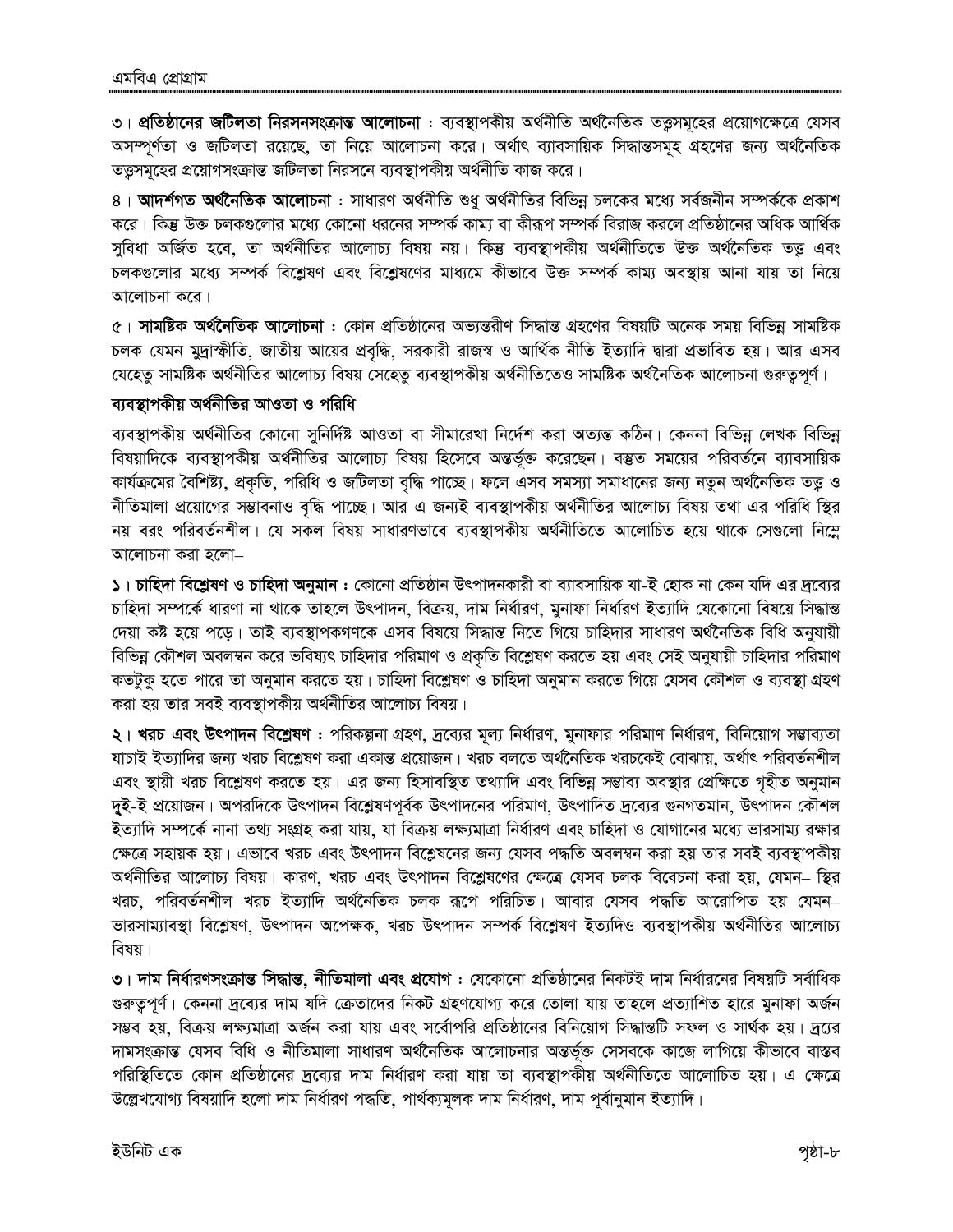৪। মুনাফা ব্যবস্থাপনা : প্রতিটি প্রতিষ্ঠানের প্রধান লক্ষ্য হলো মুনাফা সর্বাধিককরণ। এর জন্য প্রতিটি বিনিয়োগ প্রকল্প থেকে সম্ভাব্য কী হারে আয় উপার্জিত হতে পারে, উক্ত হারে আয় উপার্জনের জন্য কী পরিমাণ উৎপাদন করতে হবে, অর্জিত লাভের কতটুকু পুনর্বিনিয়োগ করা হবে এবং কতটুকু আবণ্টিত হবে ইত্যাদি বিষয় সম্পর্কে জ্ঞানার্জনের প্রয়োজন রয়েছে। আর এসংক্রান্ত কার্যক্রম তথা মুনাফা ব্যবস্থাপনা সম্পর্কিত কার্যক্রম ব্যবস্থাপকীয় অর্থনীতির আলোচ্য বিষয়।

৫। মূলধন ব্যবস্থাপনা : ব্যবস্থাপকীয় অর্থনীতির অন্যতম বিষয়বস্তু হলো মূলধন ব্যবস্থাপনা । মূলধন ব্যবস্থাপনা বলতে প্রয়োজনীয় মূলধনের পরিমাণ নির্ধারণ, ন্যূনতম খরচের মূলধনের উৎস বাছাই ও মূলধন সংগ্রহ, সংগৃহীত মূলধন সর্বাধিক লাভজনক প্ৰকল্পে বিনিয়োগ ইত্যাদিকে বোঝায়। এই প্ৰেক্ষিতে ব্যবস্থাপকীয় অৰ্থনীতিতে মূলধন কাঠামো অনুযায়ী মূলধন সংগ্রহ, সংগৃহীত মূলধন কীভাবে লাভজনক প্রকল্পে বিনিয়োগ করা যায়, অর্থাৎ বিনিয়োগ সিদ্ধান্ত প্রণয়ন, বিনিয়োগ কার্যক্রমের ওপর নিয়ন্ত্রণ ইত্যাদি ব্যবস্থাপকীয় অর্থনীতিতে আলোচিত হয়ে থাকে।

সুতরাং ব্যবস্থাপকীয় অর্থনীতির সার্বিক আলোচ্য বিষয়সমূহ একটিমাত্র বিষয়কে ঘিরে আবর্তিত হয়, তা হলো প্রতিষ্ঠানের আয় সর্বাধিককরণ। এই আয় সর্বাধিককরণ করার লক্ষ্যেই প্রতিষ্ঠানসমূহ চাহিদা বিশ্লেষণ ও চাহিদা পূর্বানুমানের মাধ্যমে কাম্য উৎপাদন স্তর নির্ধারণ করে, চাহিদার সাথে সামঞ্জস্য রেখে দ্রব্যের দাম নির্ধারণ করে, উৎপাদন কার্যক্রম অব্যাহত রাখার জন্য প্রয়োজনীয় মূলধন সংগ্রহ ও বিনিয়োগ করে এবং সর্বোপরি পূর্বনির্ধারিত হারে আয় উপার্জনকে নিশ্চিত করার জন্য মুনাফা ব্যবস্থাপনা করে থাকে। আর এই সার্বিক কার্যক্রম যেহেতু ঝুঁকিবহুল পরিস্থিতিতে সম্পন্ন হয়, তাই প্রতিষ্ঠানসমূহ সবসময় চেষ্টা করে ঝুঁকি ও আয়ের মধ্যে সমন্বয় সাধন করতে।

# ব্যবস্থাপকীয় অর্থনীতি ও অর্থনীতির মধ্যে পার্থক্য

অনেকেই ব্যবস্থাপকীয় অর্থনীতিকে পৃথক একটি শাস্ত্র হিসেবে স্বীকৃতি দিতে চায় না। তাদের মতে, ব্যবস্থাপকীয় অর্থনীতি সাধারণ অর্থনীতিরই একটি অংশমাত্র। প্রকৃতপক্ষে বেশ কিছু ক্ষেত্রে সাধারণ অর্থনীতির সাথে ব্যবস্থাপকীয় অর্থনীতির কিছু মৌলিক পার্থক্য পরিলক্ষিত হয়। পার্থক্যগুলো নিমুরূপ–

- ১. অৰ্থনীতি শুধুমাত্ৰ অৰ্থনৈতিক নীতিমালার কাঠামো নিয়েই আলোচনা করে, কিন্তু ব্যবস্থাপকীয় অৰ্থনীতি উক্ত নীতিমালার বাস্তব প্রায়োগিক রূপরেখা কীরূপ হতে পারে, তা নিয়ে আলোচনা করে।
- ২. ব্যবস্থাপকীয় অর্থনীতির বৈশিষ্ট্য এমনই যে এর বিষয়বস্তু কেবল ব্যষ্টিক অর্থনীতির মধ্যেই সীমাবদ্ধ। অপরদিকে অৰ্থনীতি বলতে ব্যষ্টিক ও সামষ্টিক উভয় প্ৰকার অৰ্থনীতিকেই বোঝায়।
- ৩. সাধারণ ব্যষ্টিক অর্থনীতিতে বিভিন্ন উৎপাদন ও উপকরণাদির মধ্যে আয়ের বণ্টন নিয়ে আলোচনা করা হয়। অর্থাৎ ভূমির খাজনা, শ্রমের মজুরি, মূলধনের সুদ, সংগঠনের জন্য মুনাফা ইত্যাদি বিষয়াদিই ব্যষ্টিক অর্থনীতির আলোচ্য বিষয়। কিন্তু ব্যবস্থাপকীয় অর্থনীতি কেবল মুনাফা বণ্টনসংক্রান্ত তত্ত্ব নিয়েই প্রধানত আলোচনা করে থাকে।
- ৪. ব্যবস্থাপকীয় অর্থনীতির প্রধান লক্ষ্য ও উদ্দেশ্য মুনাফা সর্বাধিককরণের সাথে সামঞ্জস্যপূর্ণ। কিন্তু সাধারণ অর্থনীতি বিশেষ কোন উদ্দেশ্য অর্জনের পথ নির্দেশ করে না। এটি কেবলমাত্র অর্থনৈতিক চলকগুলোর মধ্যকার সম্পর্ক নিয়ে আলোচনা করে।
- ৫. সাধারণ অর্থনীতি হলো বর্ণনামূলক আর ব্যবস্থাপকীয় অর্থনীতি হলো উদ্দেশ্যমূলক।
- ৬. সাধারণ অর্থনীতিতে অতীত পরিসাংখ্যিক তথ্যের ভিত্তিতে প্রণীত তত্তুসমূহ আলোচিত হয়। কিন্তু ব্যবস্থাপকীয় অৰ্থনীতিতে অতীত পরিসাংখ্যিক তথ্যের ভিত্তিতে বর্ণিত তত্তসমূহ ভবিষ্যতের সম্ভাব্য পরিস্থিতিতে কীরূপ ধারণ করতে পারে তাও নির্ধারণের প্রচেষ্টা চালানো হয়।

# ব্যবস্থাপকীয় অর্থনীতির গুরুত্ব ও প্রয়োজনীয়তা

আধুনিক বৃহদায়তন উৎপাদন ও বিপণনকারী প্রতিষ্ঠানসমূহের নিকট ব্যবস্থাপকীয় অর্থনীতি একটি গুরুতুপূর্ণ বিষয় হিসেবে স্বীকৃতি লাভ করেছে। ক্ষুদ্রায়তন প্রতিষ্ঠানসমূহ সাধারণত তাদের অতীত অভিজ্ঞতা এবং সরাসরি অনুমানের উপর ভিত্তি করে কোনোক্রমে তাদের বিভিন্ন প্রকার ব্যবস্থাপনাসংক্রান্ত সিদ্ধান্ত নিতে পারে। কিন্তু যেসব প্রতিষ্ঠান উৎপাদন এবং কার্যক্রমের দিক থেকে বৃহৎ আকারের অথবা যেসব প্রতিষ্ঠান নতুন ধরনের দ্রব্যের উৎপাদন এবং বিক্রয়ের সাথে জড়িত সেসব প্রতিষ্ঠানের কার্যক্রম এতটা জটিল এবং অনিশ্চিত যে তাদের পক্ষে শুধুমাত্র অনুমানপ্রসূত সিদ্ধান্তের ওপর নির্ভর করে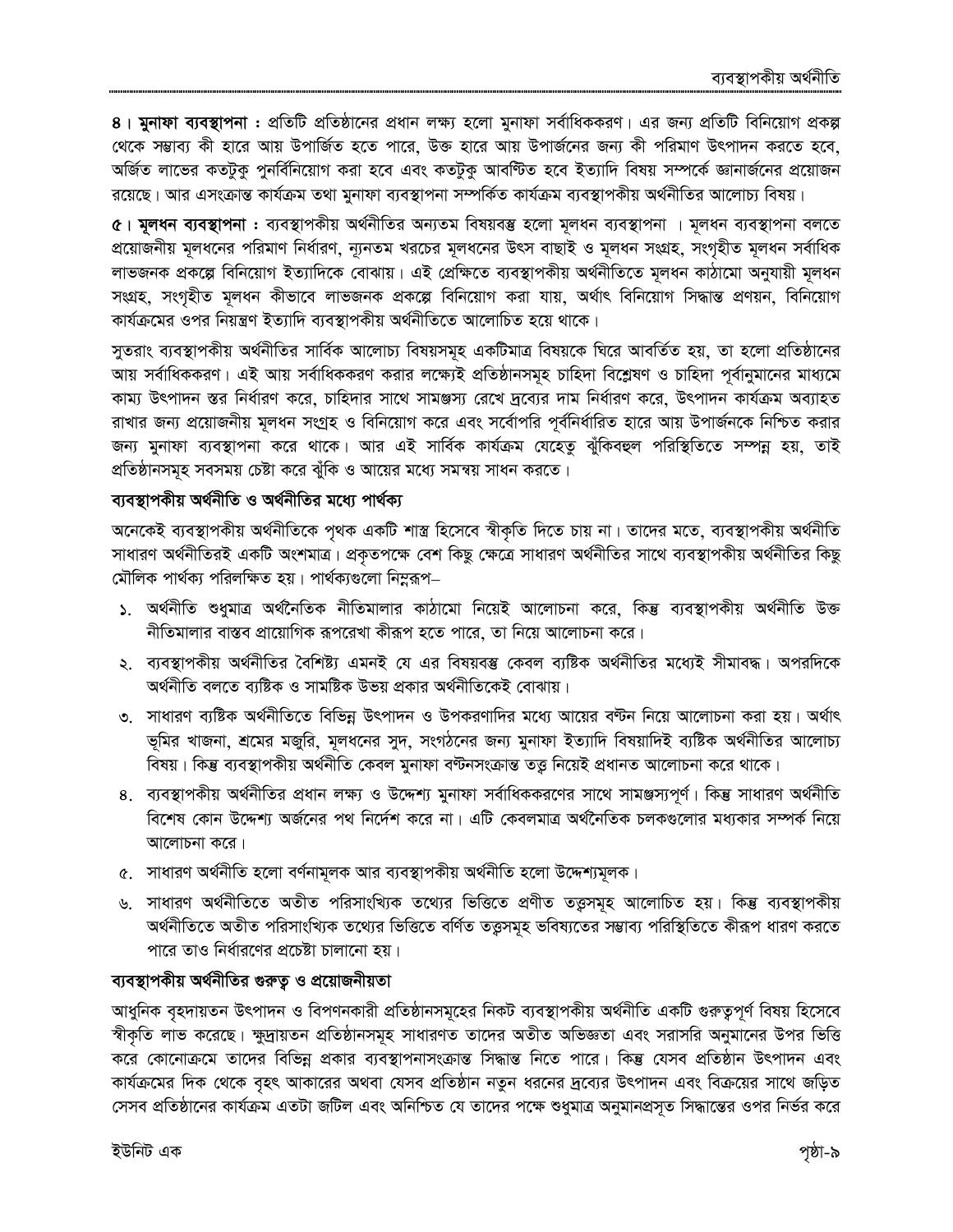সফলভাবে কার্যক্রম পরিচালনা করা প্রায় অসম্ভব। তাই এ ক্ষেত্রে প্রতিষ্ঠানসমূহকে অর্থনীতির সাধারণ বিধি বা নিয়মাবলিকে নিজস্ব আঙ্গিকে কীভাবে সফলভাবে প্রয়োগ করে সঠিক সিদ্ধান্ত নেয়া যায় সেই চেষ্টাই করতে হয়। অর্থাৎ এ ধরনের প্রতিষ্ঠানগুলোর নিকট ব্যবস্থাপকীয় অর্থনীতির প্রয়োজনীয়তা অনস্বীকার্য।

মিল্টন এইচ স্পেন্সার এবং লুইস সিগেলম্যান-এর মতে, ব্যাবসায় ব্যবস্থাপনার ক্ষেত্রে অর্থনীতির প্রয়োগ বা ব্যাবসায়িক ক্ষেত্রে অর্থনৈতিক তত্তসমূহের সমন্বয় সাধনের বিষয়টি নিম্লোক্ত কারণে গুরুতৃপর্ণ-

- ১. সনাতনী তাত্তিক অর্থনৈতিক ধারণাসমূহকে প্রকৃত ব্যাবসায়িক পরিস্থিতির সাথে সামঞ্জস্য করে তোলার জন্য ব্যবস্থাপকীয় অর্থনীতির আশ্রয় নিতে হয়। অর্থনৈতিক তত্তুসমূহে সাধারণত বিভিন্ন অনুমানের ওপর ভিত্তি করে কিছু মডেল দাঁড করানো হয় এবং প্রতিষ্ঠানসমূহের জন্য সম্ভাব্য কোনো সিদ্ধান্ত প্রদান করা হয়। কিন্তু এসব অনুমানের কারণে উক্ত মডের বা তত্তসমূহ প্রতিষ্ঠানগুলোর নিকট অর্থহীন হয়ে পড়ে। কারণ প্রতিষ্ঠানসমূহের প্রকৃত কার্যক্রমের ব্যাখ্যা সেসব তত্ত থেকে পাওয়া যায় না। সুতরাং প্রকৃত ব্যাবসায়িক পরিস্থিতির উপর ভিত্তি করে নির্দিষ্ট কোনো প্রতিষ্ঠানের জন্য কোন অর্থনৈতিক তত্ত্বকে অর্থবহ এবং এর অনুমানসমূহকে উক্ত প্রতিষ্ঠানের বাস্তব পরিস্থিতির সাথে সামঞ্জস্যপূর্ণ ও ব্যাখ্যাযোগ্য করে তুলতেই হয়। তাই ব্যবসায় প্রতিষ্ঠানের নিকট সাধারণ অৰ্থনীতির চেয়ে ব্যবস্থাপকীয় অৰ্থনীতি অধিক গুরুতৃপূর্ণ।
- ২. বিভিন্ন ধরনের অর্থনৈতিক সম্পর্ক অনুমান তথা চাহিদার বিভিন্ন প্রকার স্থিতিস্থাপকতা পরিমাপের জন্য ব্যবস্থাপকীয় অৰ্থনীতির আশ্রয় নিতে পারে। যেমন আয় স্থিতিস্থাপকতা, দাম স্থিতিস্থাপকতা, আড়াআড়ি স্থিতিস্থাপকতা, বিক্রয় প্রসারণ স্থিতিস্থাপকতা, খরচ উৎপাদন সম্পর্ক ইত্যাদি বিষয়াদি পরিমাপের মাধ্যমে ব্যবস্থাপকীয় অর্থনীতিতে প্রতিষ্ঠানের বিভিন্ন বিষয় সম্পর্কে পূর্বানুমান করা হয়।
- ৩. বিভিন্ন প্রকার অর্থনৈতিক পরিমাণ নির্ধারণের জন্যও ব্যবস্থাপকীয় অর্থনীতির আশ্রয় নিতে হয়। উদাহরণস্বরূপ মুনাফা, চাহিদা, উৎপাদন, খরচ, দাম, মূলধন ইত্যাদির কথা বলা যেতে পারে। এসব পরিমাণ নির্ধারণ করতে হয় এজন্যই যে, এসব পরিমাণ নির্ধারণের মাধ্যমে অনিশ্চিৎ পরিস্থিতিতে ব্যবস্থাপকগণ মোটামুটি সঠিক সিদ্ধান্ত নিতে পারেন এবং আগাম পরিকল্পনা প্রণয়ন করতে পারেন।
- ৪. বিভিন্ন প্রকার অর্থনৈতিক পরিমাণ নির্ধারণের পর সেগুলোর ভিত্তিতে বিভিন্ন প্রকার ব্যাবসায়িক নীতি যেমন-দামনীতি, বিক্রয়নীতি, ক্রয়নীতি, কর্মীনীতি ইত্যাদি প্রণয়নের ক্ষেত্রেও ব্যবস্থাপকীয় অর্থনীতির প্রয়োগ ঘটানো হয়। অর্থনৈতিক পরিমাণসমূহ নির্ধারণের সময় এমনভাবে কার্যক্রম সম্পাদিত হয় যে কোনো কৌশল অবলম্বন করা হলে কী ধরনের ফলাফল দেখা দিতে পারে এবং সেসবের সম্ভাবনার পরিমাণ কীরূপ তাও নির্ধারিত হয়। ফলে বিভিন্ন বিকল্প কৌশলের মধ্যে সবচেয়ে সবিধাজনক কৌশলটি বেছে নেয়া যায়।
- ৫. কোনো প্রতিষ্ঠান যে অর্থনৈতিক পরিবেশের মধ্যে কাজ করে এবং যেসব অর্থনৈতিক বাহ্যিক শক্তির সাথে প্রতিষ্ঠানের কার্যক্রমের সাথে সমন্বয় সাধনের প্রয়োজন হয়; সেসব অর্থনৈতিক পরিবেশ ও প্রভাব বিস্তারকারী শক্তিকে অনুধাবনের জন্য ব্যবস্থাপকীয় অর্থনীতির প্রয়োগ ঘটাতে হয়। যেমন জাতীয় আয়ের পরিবর্তন, মুদ্রাস্ফীতি বা মুদ্রাসংকোচন, সরকারি রাজস্ব ও মুদ্রানীতির পরিবর্তন, বাণিজ্যচক্রের প্রভাব ইত্যাদি বিষয়গুলো একদিকে সামগ্রিক অর্থনৈতিক পরিবেশকে প্রভাবিত করে থাকে, অপরদিকে একক ভাবে প্রতিটি প্রতিষ্ঠানও এসব বাহ্যিক পরিবেশ ও শক্তির দ্বারা প্রভাবিত হয়। তাই প্রতিষ্ঠানের উচিত বাহ্যিক অর্থনৈতিক পরিবেশ ও শক্তিকে বিশ্লেষণ, অনুধাবন এবং যথাসম্ভব সেসবের প্রতিকলতাকে কমানোর প্রচেষ্টা চালানো। আর এই প্রেক্ষিতে ব্যবস্থাপকীয় অর্থনীতির গুরুতূ অপরিসীম।

বম্ভুত বৰ্তমানে অৰ্থনৈতিক জটিলতা ও অস্থিতিশীলতা যতই বৃদ্ধি পাচ্ছে ততই নতুন নতুন তত্তু ও নীতিমালা নিয়ে গবেষণা ও বিশ্লেষণ হচ্ছে। কিন্তু এসব ততু ও নীতিমালা সময়োপযোগী হওয়া সত্তেও এগুলোকে নির্দিষ্ট কোনো প্রতিষ্ঠানের ক্ষেত্রে প্রয়োগ করার জন্য ব্যবস্থাপকীয় অর্থনীতির প্রয়োজনীয়তা অত্যাবশ্যকীয়।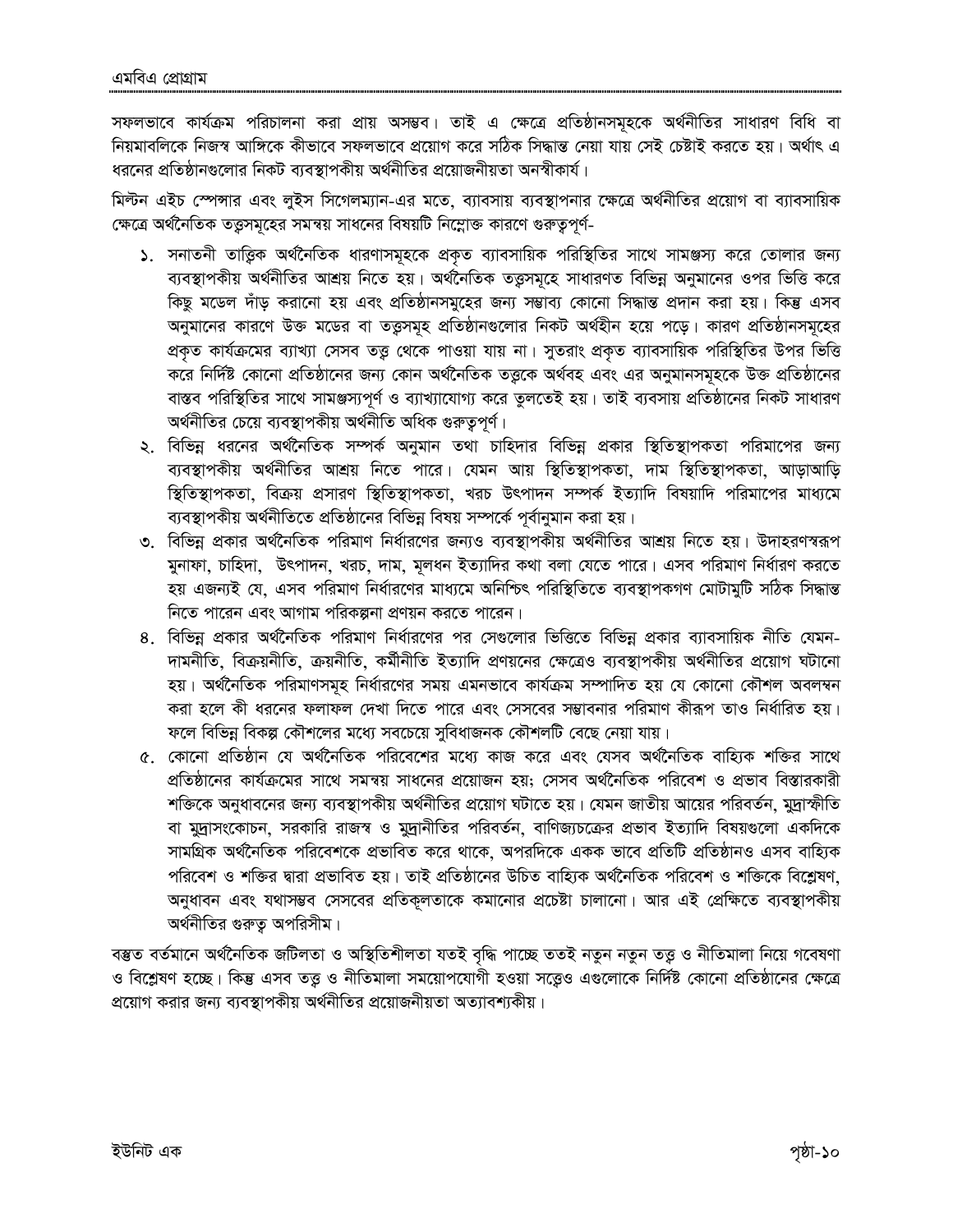# সারসংক্ষেপ

ल्कि

- ব্যাবসায়ের সমস্যা সম্পর্কে সিদ্ধান্ত গ্রহণের জন্য প্রয়োজনীয় চিন্তা করার কার্যকরী রাস্তা নির্দেশ করে ব্যবস্থাপকীয় অর্থনীতি, যা অর্থনীতি, গণিত এবং পরিসংখ্যানের যুক্তিসমূহ ব্যবহার করে;
- ব্যবস্থাপকীয় অর্থনীতির উদ্দেশ্য হচ্ছে কীভাবে অর্থনৈতিক গবেষণা ব্যাবসায়িক নীতি-নির্ধারণে ব্যবহৃত হয় তা দেখানো;
- সনাতনী তাত্ত্বিক অর্থনৈতিক ধারণাসমূহকে প্রকৃত ব্যাবসাযিক পরিস্থিতির সাথে সামঞ্জস্য করে তোলার জন্য ব্যবস্থাপকীয় অর্থনীতির আশ্রয় নিতে হয়;
- ব্যবস্থাপকীয় অর্থনীতির বৈশিষ্ট্য এমনই যে এর বিষয়বস্তু কেবল ব্যষ্টিক অর্থনীতির মধ্যেই সীমাবদ্ধ।  $\blacksquare$ অপরদিকে অর্থনীতি বলতে ব্যষ্টিক ও সামষ্টিক উভয় প্রকার অর্থনীতিকেই বোঝায়।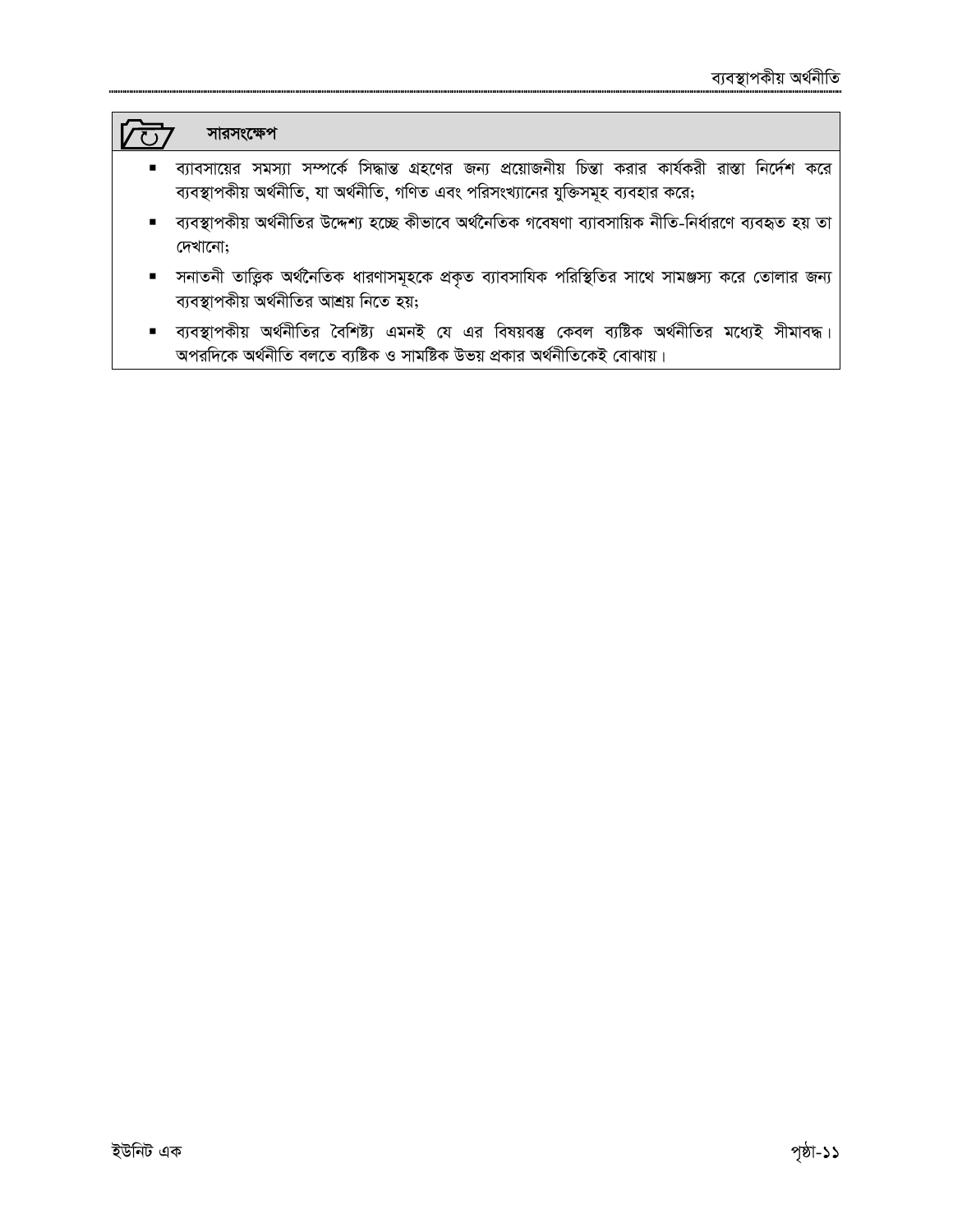#### অর্থনীতির প্রকারভেদ এবং কতিপয় মৌলিক অর্থনৈতিক ধারণা <u>পাঠ ১.৩</u> **Classification of Economics and some Fundamental Economic Concepts**

উদ্দেশ্য

এই পাঠ শেষে শিক্ষাৰ্থীৱা–

- ইতিবাচক অৰ্থনীতি ও নীতিবাচক অৰ্থনীতি সম্পৰ্কে পৱিষ্কাৱ ধাৱণা পাবেন:
- ব্যষ্টিক ও সমষ্টিগত অর্থনীতির মধ্যকার পার্থক্যগুলো চিহ্নিত করতে পারবেন ;
- ব্যষ্টিক ও সামষ্টিক অর্থনীতির পারস্পরিক গুরুতু সুস্পষ্টভাবে অনুধাবন করতে পারবেন;
- অর্থনীতির তিনটি মৌলিক সমস্যা ব্যাখ্যা করতে পারবেন।



অর্থনীতির শাখা

### **Branches of Economics**

অর্থনীতিতে দু'ধরনের বক্তব্য আছে। যেমন–

(i) ইতিবাচক বক্তব্য (Positive Statement) এবং

(ii) নীতিবাচক বক্তব্য (Normative Statement)।

অৰ্থনীতির যে শাখা ইতিবাচক বক্তব্য পৰ্যালোচনা করে, তাকে ইতিবাচক অৰ্থনীতি এবং যে শাখা নীতি বা আদর্শমূলক বক্তব্য পর্যালোচনা করে তাকে নীতিবাচক অর্থনীতি বলে।

# ইতিবাচক অৰ্থনীতি

### **Positive Economics**

প্রথমে বোঝা দরকার ইতিবাচক বক্তব্য কি?

দু'টো বক্তব্য উল্লেখ করা হলো: (i) গত বছরের তুলনায় এ বছরে মুদ্রাস্ফীতির হার বেশি। (ii) যুক্তরাজ্যের প্রবৃদ্ধির হার পশ্চিম জার্মানির তুলনায় বেশি। এই বক্তব্য দুটো বাস্তব তথ্য দ্বারা প্রমাণ করা সম্ভব। যেসব বক্তব্যের গ্রহণযোগ্যতা বাস্তব তথ্য দ্বারা প্রমাণ করা সম্ভব, তাদেরকে ইতিবাচক বক্তব্য বলে। এ জাতীয় বক্তব্য ইতিবাচক অর্থনীতির আওতাভুক্ত। ইতিবাচক অর্থনীতি কিভাবে করা যায়। বা কী কারণে করা হবে- এ জাতীয় বক্তব্য পর্যালোচনা করে। অভিজ্ঞতালব্ধ জ্ঞান ও বাস্তব তথ্যের ওপর ইতিবাচক অর্থনীতি নির্ভর করে। ইতিবাচক বক্তব্য সরল বা জটিল হতে পারে এবং এ সম্পর্কে অৰ্থনীতিবিদদের মধ্যে কোনো মতভেদ দেখা দিলে তা বাস্তব তথ্য ও অভিজ্ঞতালব্ধ জ্ঞানের সাহায্যে পরীক্ষা-নিরীক্ষার মাধ্যমে গ্রহণ ও বর্জন করা সম্ভব। যা বিদ্যমান এবং যা ঘটেছে কেবল তারই আলোচনা করা ও কার্য-কারণ বিশ্লেষণ করা ইতিবাচক অৰ্থনীতির মূল উদ্দেশ্য।

### নীতিবাচক অৰ্থনীতি

### **Normative Economics**

কোনটি করা উচিত বা কোনটি করা উচিত নয়– এ ধরনের আদর্শমূলক বক্তব্যকে নীতিবাচক বক্তব্য বলে। যেমন– সম্পদের অপচয় রোধে তার সুষ্ঠ বণ্টন হওয়া উচিত। এটি একটি নীতিবাচক বক্তব্য। নীতিবাচক বক্তব্য সাধারণত ঔচিত্যের মাপকাঠিতে বিচার করা হয়। ইতিবাচক বক্তব্যের মতো এ ধরনের বক্তব্য বাস্তব তথ্য দ্বারা পরীক্ষা-নিরীক্ষা করা যায় না। ফলে নীতিবাচক বক্তব্যে মতভেদ দেখা দিলে অভিজ্ঞতালব্ধ জ্ঞান দ্বারা তা গ্রহণ বা বর্জন করা যায় না। অনেক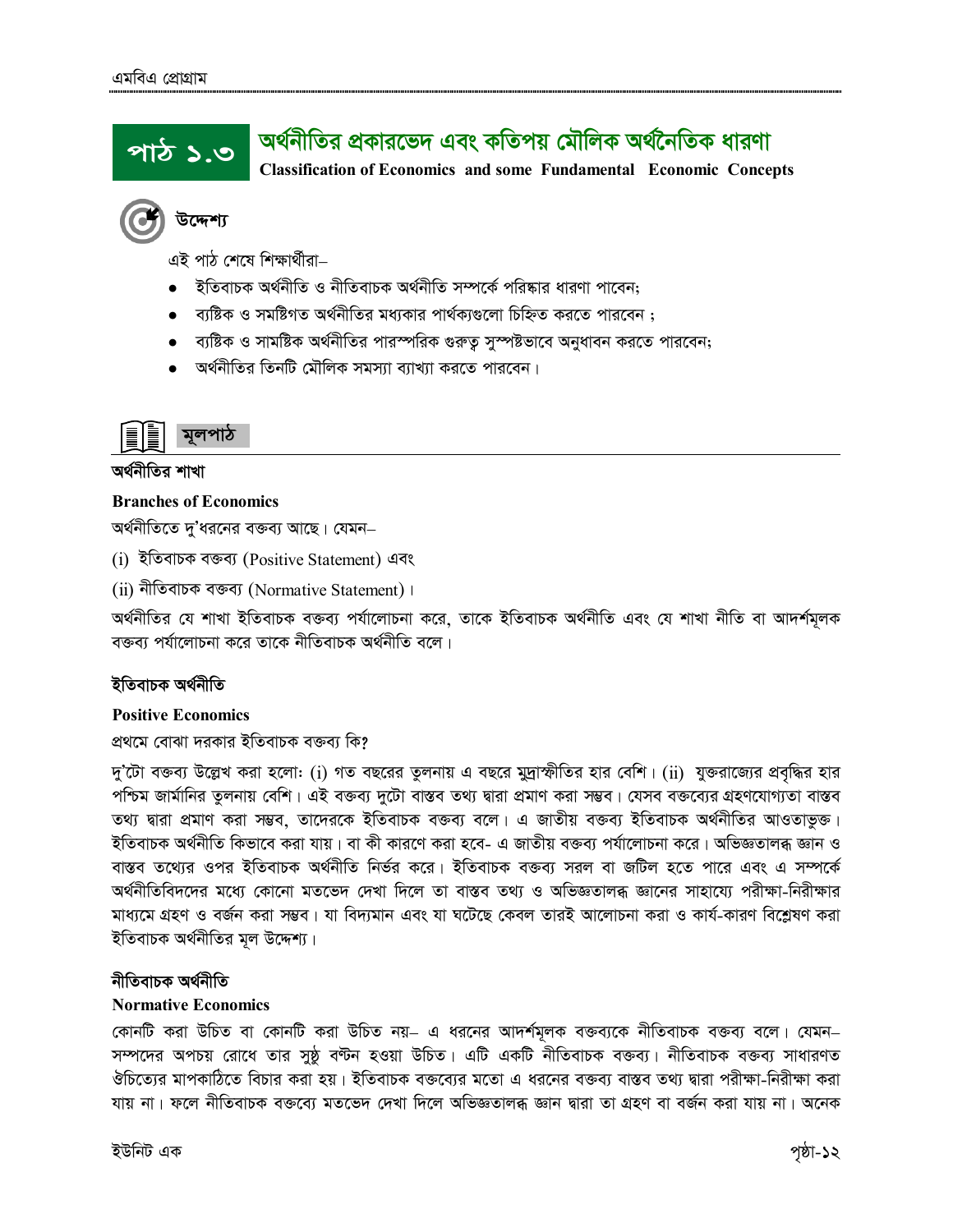সময় ইতিবাচক বক্তব্য থেকে নীতিবাচক বক্তব্য বেরিয়ে আসতে পারে। অনুরূপভাবে, নীতিবাচক বক্তব্য থেকেও অনেক ক্ষেত্রে ইতিবাচক বক্তব্য বের হয়ে আসতে পারে। সুতরাং আমরা বলতে পারি যে অর্থনীতির যে শাখায় আদর্শগত মূল্যায়নের ভিত্তিতে নীতিবাচক বক্তব্য উপস্থাপন করা হয়, তাকে নীতিবাচক অর্থনীতি (Normative Economics) বলে। একে অনেক ক্ষেত্রে কল্যাণ অর্থনীতি (Welfare Economics) হিসেবেও অভিহিত করা হয়।

তাত্তিকভাবে অৰ্থনীতিকে দুইভাগে ভাগ করা হয়– ব্যষ্টিক অৰ্থনীতি ও সামষ্টিক অৰ্থনীতি

# ব্যষ্টিক অর্থনীতির ধারণা

ব্যষ্টিক অৰ্থনীতি বা Micro Economics-এর Micro শব্দটির অর্থ ক্ষুদ্র। Micro শব্দটি প্রাচীন গ্রিক শব্দ Mikros থেকে নেয়া হয়েছে। সুতরাং ব্যুৎপত্তিগতভাবে ব্যষ্টিক অর্থনীতি ক্ষুদ্র এককের আচরণ আলোচনা করে। যেমন– একজন ভোক্তা, উৎপাদক, শিল্প প্রভৃতি হলো এক একটি ক্ষুদ্র একক। অর্থনৈতিক ব্যবস্থার প্রতিটি ক্ষুদ্র একককে পৃথকভাবে বিবেচনা করে এদের ব্যবহার ও পারস্পরিক সম্পর্ক ব্যষ্টিক অর্থনীতি আলোচনা করে। আমরা যখন কোনো ভোক্তার আচরণ, একটি শিল্পের উৎপাদন, দ্রব্যের মূল্য নির্ধারণ অথবা ডোক্তা, উৎপাদক শিল্পের ভারসাম্য আলোচনা করি তখন এগুলোকে ব্যষ্টিক অৰ্থনীতির বিষয়বস্তু হিসেবে চিহ্নিত করা যায়। অতএব আমরা বলতে পারি, যে অর্থনীতিতে কোনো বিশেষ ফার্ম, একক শিল্প, একক পরিবার, দ্রব্য, উপকরণ প্রভৃতির আচরণ এবং চাহিদা, যোগান ও মূল্য সম্বন্ধে পৃথক পৃথকভাবে আলোচনা করা হয় তাকে ব্যষ্টিক অর্থনীতি (Micro Economics) বলে। ব্যষ্টিক অর্থনীতির অন্তর্ভুক্ত বিষয়গুলো বা এর তাত্ত্বিক কাঠামো নিচের চিত্রের সাহায্যে প্রকাশ করা হলো :



# সমষ্টিগত অৰ্থনীতির ধারণা

সমষ্টিগত অৰ্থনীতি বা Macro Economics-এর Macro শব্দের অর্থ বড়। এ শব্দটি গ্রিক শব্দ Makros থেকে এসেছে। সুতরাং শব্দগত দিক থেকে সমষ্টিগত অর্থনীতি গোটা অর্থনৈতিক ব্যবস্থা নিয়ে আলোচনা করে। অর্থনীতির এ শাখা বিভিন্ন ক্ষুদ্র একক যেমন– বিশেষ ব্যক্তি, উৎপাদক, একক পরিবার বা শিল্প সম্বন্ধে স্বতন্ত্রভাবে আলোচনা করে না। বরং এটি বহত্তর পরিবেশে অর্থনৈতিক কার্যক্রম বিশ্লেষণ করে। অর্থাৎ সমষ্টিগত অর্থনীতি ব্যক্তির আয়ের পরিবর্তে জাতীয় আয়, ব্যক্তির উৎপাদনের পরিবর্তে জাতীয় উৎপাদন, নির্দিষ্ট দ্রব্যের পরিবর্তে দ্রব্যসমষ্টি, দ্রব্যমূল্যের পরিবর্তে সাধারণ মূল্যস্তর, ব্যক্তিগত বিনিয়োগের পরিবর্তে জাতীয় বিনিয়োগ, ব্যক্তিগত ভোগের বদলে জাতীয় ভোগ প্রভৃতি নিয়ে আলোচনা করে। অধ্যাপক একলি (Ackley) সমষ্টিগত অর্থনীতিকে একটি হাতির সাথে তুলনা করেছেন। তিনি বলেন যে, হাতির আকার, আয়তন ও কর্মধারা বিশ্লেষণের সাথে সমষ্টিগত অর্থনীতির মিল আছে। কিন্তু সে হাতির অঙ্গপ্রত্যঙ্গের বর্ণনা ও তাদের পৃথক ক্রিয়াকর্ম সমষ্টিগত অর্থনীতির বিষয় হতে পারে না। সমষ্টিগত অর্থনীতির চিন্তাধারার ক্ষেত্রে জে এম কেইনসের অবদান সীমাহীন। উপরের আলোচনার পরিপ্রেক্ষিতে সমষ্টিগত অর্থনীতির তাত্তিক কাঠামো নিয়োক্তভাবে প্রকাশ করা যায় :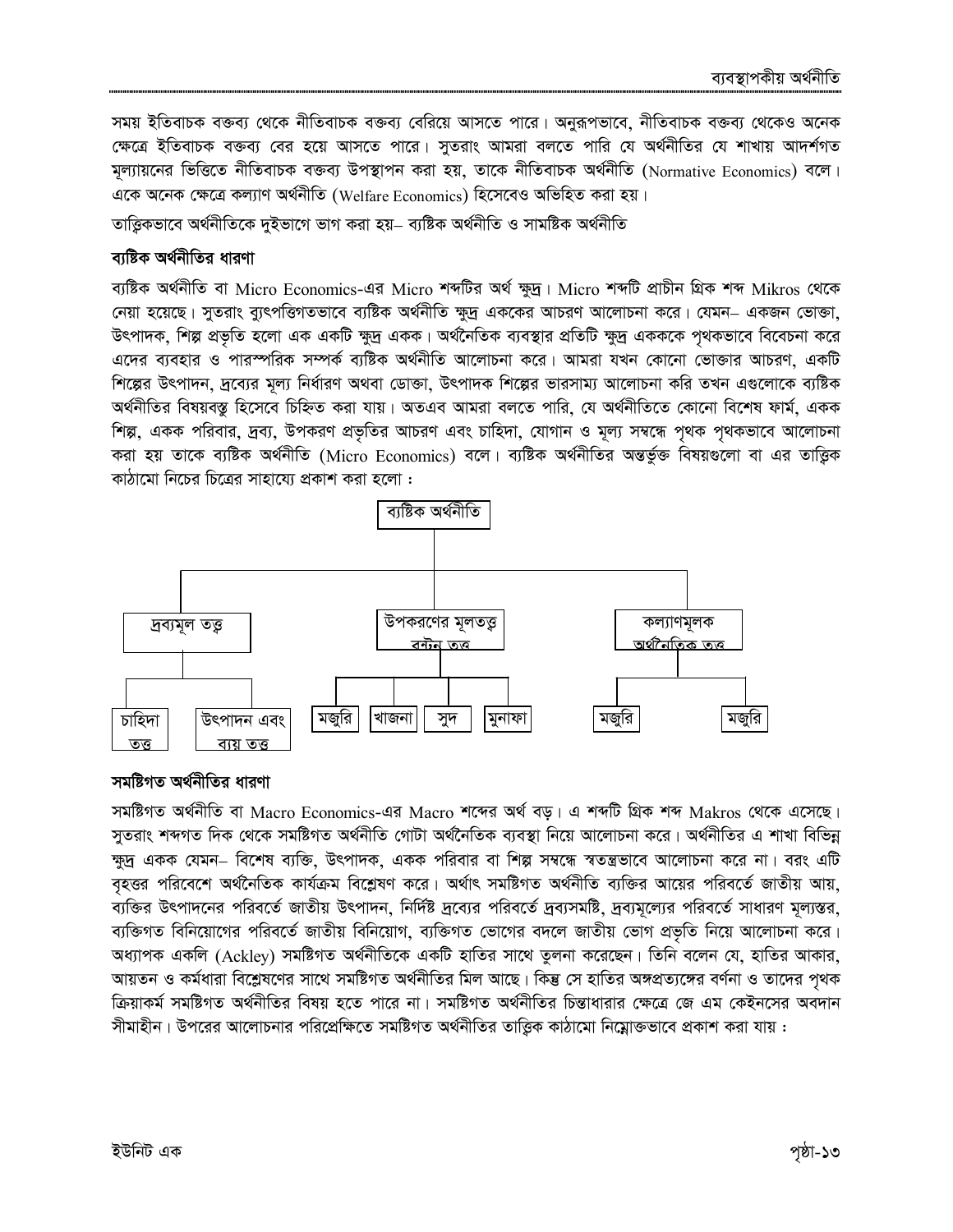

# ব্যষ্টিক ও সমষ্টিগত অৰ্থনীতির পাৰ্থক্য

### **Difference between Micro Economics and Macro Economics**

ব্যষ্টিক ও সমষ্টিগত অর্থনীতির সংজ্ঞা থেকেই বোঝা যায় এদের মধ্যে যথেষ্ট পার্থক্য রয়েছে। ১৯৯৩ সালে ওসলো  $\rm (Oslo)$ বিশ্ববিদ্যালয়ের অধ্যাপক রাগনার ফ্রিশ (Ragner Frisch) অর্থনীতিতে 'মাইক্রো' ও 'ম্যাক্রো' শব্দ দু'টোর প্রচলন করেন। ১৯৩৬ সালে কেইনসের 'General Theory of Empoyment, Interest and Money' তে অর্থনৈতিক বিষয়গুলোকে মাইক্রো ও ম্যাক্রো এ দ্'খাতে প্রবাহিত করা হয়। ব্যষ্টিক ও সমষ্টিগত অর্থনীতির পার্থক্যগুলো নিচে উলেখ করা হলো ঃ

(১) উভয়ের মধ্যে সংজ্ঞাগত পার্থক্য বিদ্যমান। গোটা অর্থনৈতিক ব্যবস্থার টুকরো টুকরো অংশের বিবেচনা হলো ব্যষ্টিক অৰ্থনীতি। অপরদিকে, অৰ্থনীতির বিশালতাকে যখন বিবেচনা করা হয়, তা সমষ্টিগত অৰ্থনীতি। ব্যষ্টিক অৰ্থনীতি সমগ্র অর্থনৈতিক ব্যবস্থার ক্ষুদ্রতম অংশগুলোর আচরণ ও তাদের কার্যাবলি স্বতন্ত্রভাবে আলোচনা করে। সমষ্টিগত অর্থনীতি সমগ্ অর্থনৈতিক ব্যবস্থাকে একটি স্বতন্ত্র বিষয়রূপে বিবেচনা করে তার আচরণ ও কার্যাবলি বিশ্লেষণ করে।

(২) ব্যষ্টিক অৰ্থনীতিতে যা স্থির চলক, সমষ্টিগত অৰ্থনীতিতে তা পরিবর্তনযোগ্য। আবার সমষ্টিগত অৰ্থনীতিতে যা স্থির চলক, তা ব্যষ্টিক অৰ্থনীতিতে পরিবর্তনযোগ্য বিষয়। উদাহরণ দিলে বিষয়টি পরিষ্কার হবে। ব্যষ্টিক অর্থনীতি যখন আলোচনা করা হয় তখন সমষ্টিগত চলকসমূহ যেমন– মোট আয়, উৎপাদন প্রভৃতি স্থির ধরা হয়। আবার সমষ্টিগত অর্থনীতি আলোচনার সময় ব্যষ্টিক চলক হিসাবে ব্যক্তি বা উৎপাদকের মধ্যে আয়ের বণ্টন স্থির ধরা হয় ।

(৩) ব্যষ্টিক অর্থনীতিতে বিভিন্ন এককের কার্যাবলি ও আচরণ ব্যাখ্যার জন্য আংশিক ভারসাম্য পদ্ধতি (Method of partial equilibrium) ব্যবহার করা হয়। পক্ষান্তরে সমষ্টিগত অর্থনীতিতে বিভিন্ন চলকসমূহের আচরণ ও গতিধারা বিশ্লেষণের জন্য সামগ্রিক ভারসাম্য পদ্ধতি (Method of general equilibrium) অনুসরণ করা হয়।

### ব্যষ্টিক ও সমষ্টিগত অর্থনীতির পারস্পরিক গুরুতূ

### **Relative Importance of Micro economics and Macro economics**

অর্থনৈতিক বিশ্লেষণের ক্ষেত্রে ব্যাষ্টিক ও সমষ্টিগত অর্থনীতি পরস্পরের প্রতিযোগী নয় বরং পরস্পরের পরিপরক। বস্তুত পৃথকভাবে উভয় পদ্ধতি একটি অসম্পূর্ণ অর্থনৈতিক বিশ্লেষণ। কারণ যেকোনো একটি পদ্ধতি ব্যবহার করে কখনোই অর্থনৈতিক ব্যবস্থার সম্পূর্ণ চিত্র পাওয়া সম্ভব নয়। উদাহরণস্বরূপ বলা যায়, কোনো দেশের জাতীয় আয় আলোচনা করতে হলে প্রথমেই সে দেশের প্রত্যেকটি ব্যক্তির আয় আলোচনা করতে হবে। আবার মনে করুন, সমাজের কোন ব্যক্তিবিশেষের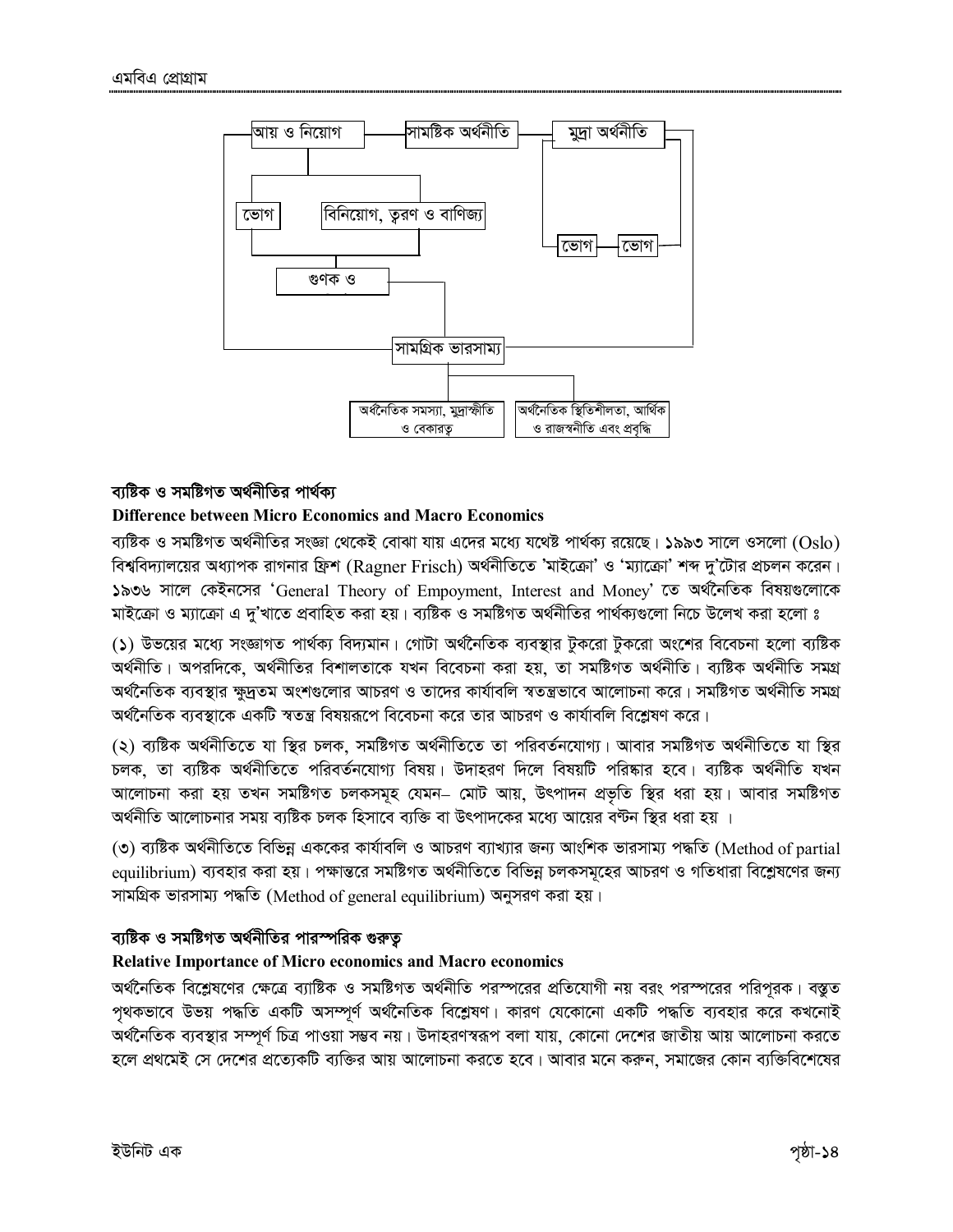ভোগব্যয় বাড়লেই সে সমাজের মোট ভোগব্যয় বাড়বে তা বলা সম্ভব নয়। সুতরাং সমষ্টিগত অর্থনীতি বিশ্লেষণের জন্য ব্যষ্টিক অর্থনীতির প্রয়োজন হয়। উভয়েই পরস্পরের পরিপূরক।

অৰ্থনৈতিক সমস্যার প্রকৃতি (Nature of Economic Problems) : মানুষ কীভাবে সীমিত সম্পদ (ভূমি, শ্রম এবং মূলধন দ্রব্য যেমন– ট্রাক, মেশিনারি, বিল্ডিং প্রভৃতি) ব্যবহার করে দ্রব্য ও সেবা উৎপাদন, বিনিময় ও ভোগ করে, অর্থনীতি তাই আলোচনা করে। সীমিত সম্পদের সাহায্যে মানুষ তার সীমাহীন অভাব পূরণ করতে গিয়ে বিভিন্ন অর্থনৈতিক সমস্যার সম্মুখীন হয়। মানুষের জীবনের এই অর্থনৈতিক সমস্যার দুটো দিক রয়েছে। যেমন– (i) স্বল্পতা ও (ii) নির্বাচন।

(i) স্বল্পতা (Scarcity) : মানুষের জীবনের সকল অর্থনৈতিক সমস্যার মূল হলো সম্পদের স্বল্পতা। যদি মানুষ সম্পদের স্বল্পতায় না ভূগত তাহলে অর্থনীতির আলোচনাও প্রয়োজন হতো না। মানুষের অসীম অভাবের তুলনায় সম্পদ খুবই সীমিত। তাকে এই সব সম্পদের মাধ্যমে তার অসীম অভাব পূরণ করতে হয়। এর ফলে স্বল্পতার সমস্যার উদ্ভব হয়। তার অর্থ এই নয় যে, মানুষ গরিব অথবা তার মৌলিক প্রয়োজনীয়তা অপূরণীয় থাকছে। সমাজে সম্পদের স্বল্পতার কারণে মানুষ তার সীমাহীন অভাব পূরণের উদ্দেশ্যে বিভিন্ন অর্থনৈতিক কজে লিপ্ত হয়।

(ii) নির্বাচন (Choice) : নির্বাচন এবং স্বল্পতা পাশাপাশি অবস্থান করে। সম্পদের স্বল্পতা থেকে নির্বাচনের উদ্ভব হয়। আমরা জানি উৎপাদনের উপকরণসমূহ খুব সীমিত। একই উপকরণ একই সাথে দুটো কাজে ব্যবহার করা যায় না। যেমন– একই জমিতে একই সাথে ধান ও পাট উৎপাদন করা যায় না। সুতরাং উপকরণসমূহ ব্যবহার করার আগে মানুষকে ঠিক করতে হয়, কোন অভাবটি আগে মেটানো দরকার। সে তার অভাবসমূহের মধ্যে অধিকতর প্রয়োজনীয় অভাব আগে মিটাবে। এটিই বাছাই বা নির্বাচন সমস্যা। একজন ব্যক্তি, ব্যাবসায়ী অথবা সমাজ সব সময় তার বিকল্পসমূহের নির্বাচনকার্যে নিয়োজিত থাকে। একজন ব্যক্তি ঠিক হবে, সে চাকরি করবে না লেখাপড়া করবে, ভোগ করবে না সঞ্চয় করবে, প্রভৃতি। একজন ব্যাবসায়ী ঠিক করবে, সে কোথায় তার দ্রব্য সরবরাহ করবে, বজারে কী ধরনের দ্রব্য ছাড়বে, কতজন শ্রমিক নিয়োগ করবে, কোথায় তার নতুন ফার্ম প্রতিষ্ঠা করবে প্রভৃতি। আবার একটি দেশ ঠিক করবে, দেশের সামাজিক কল্যাণ বৃদ্ধির জন্য বেশি অর্থ ব্যয় না করে বরং দেশের প্রতিরক্ষা ব্যবস্থার পেছনে অধিক অর্থ ব্যয় করবে, অধিক হারে কর আরোপ করবে প্রভৃতি।

# অর্থনীতির মৌলিক সমস্যাসমূহ

# **Fundamental Problems of Economics**

প্রতিদিন আমাদেরকে বিভিন্ন অর্থনৈতিক সমস্যার সম্মুখীন হতে হয়। যেমন– দারিদ্র্য, মুদ্রাস্ফীতি, বেকারতু প্রভৃতি। আমরা অৰ্থনৈতিক সমস্যা বলতে সাধারণ সম্পদের স্বল্পতার কথা বিবেচনা করি। প্রত্যেক সমাজকেই এই সমস্যা মোকাবেলা করতে হয়। কিন্তু এসব সমস্যা ছাড়াও অর্থনীতির তিনটি মৌলিক বা কেন্দ্রীয় সমস্যা রয়েছে। সমস্যাগুলো নিয়ুরূপ :

- $(i)$  কী উৎপাদন করা হবে?
- (ii) কীভাবে উৎপাদন করা হবে?
- (iii) কার জন্য উৎপাদন করা হবে?

সমস্যাগুলো নিচে বিস্তারিতভাবে আলোচনা করা হলো :

 $(i)$  কী উৎপাদন করা হবে? (What to produce?): সম্পদের স্বল্পতার জন্য উৎপাদককে ঠিক করতে হয় কী কী দ্রব্য কতটুকু পরিমাণে উৎপন্ন করবে। অর্থাৎ উৎপাদককে একই সাথে স্বল্পতা ও নির্বাচন সমস্যার মুখোমুখি হতে হয়। তাকে বিভিন্ন অভাবের তুলনামূলক গুরুত্ব বিবেচনা করে বিভিন্ন দ্রব্যের উৎপাদন ও পরিমাণ স্থির করতে হয়। এই বিষয়টিকে উৎপাদন সম্ভাবনা রেখার (Production Possibility Curve) সাহায্যে বিশ্লেষণ করা যায়।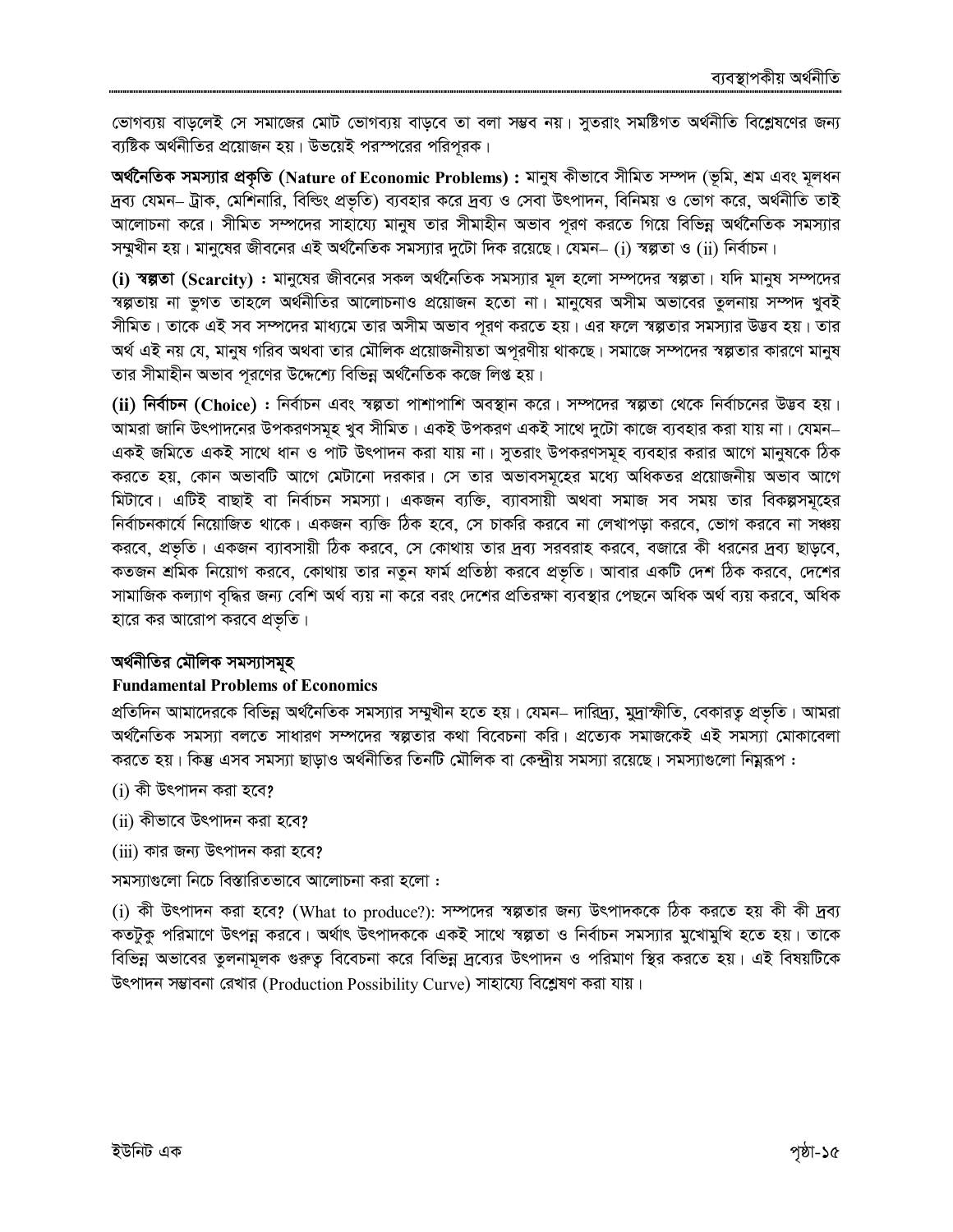

উপরের ১.৩.১ চিত্রে AB হলো উৎপাদন সম্ভাবনা রেখা।  $\rm Ox$  অক্ষে  $\rm x$  দ্রব্যের পরিমাণ এবং  $\rm OY$  অক্ষে  $\rm Y$  দ্রব্যের পরিমাণ নির্দেশ করা হয়েছে। AB রেখা কোন অর্থনীতিতে  $\rm X$  ও  $\rm Y$  পণ্যের যে সব সংমিশ্রণ তৈরি হতে পারে তা প্রকাশ করে। এখন উৎপাদক যদি  $X$  দ্রব্য উৎপাদন করার জন্য কোনো নির্দিষ্ট উপকরণের সবটাই ব্যবহার করে তাহলে OB পরিমাণ দ্রব্য উৎপাদন করা যাবে। অর্থাৎ B বিন্দুতে X-এর উৎপাদন সর্বোচ্চ এবং Y-এর উৎপাদন শূন্য হবে। আবার উৎপাদক যদি  $\rm Y$  দ্রব্য উৎপাদনের জন্য সম্পূর্ণ উপকরণ ব্যবহার করে তাহলে  $\rm OA$  পরিমাণ দ্রব্য উৎপাদন করা যাবে। এক্ষেত্রে  $\rm A$ বিন্দুতে  $Y$ -এর উৎপাদন সর্বোচ্চ ও  $X$ -এর উৎপাদন শূন্য হবে। সুতরাং AB উৎপাদন সম্ভাবনা রেখা সম্পদ প্রদত্ত অবস্থায়  $\rm X$  এবং  $\rm Y$ -এর সীমা প্রকাশ করে। অর্থাৎ AB রেখার যে কোনো বিন্দুতে  $\rm X$  ও  $\rm Y$  দুটোর যেকোনো সংমিশ্রণ উৎপাদন করা সম্ভব। যেমন,  $\rm C$  ও  $\rm D$  বিন্দু দুটো  $\rm X$  ও  $\rm Y$  দ্রব্যের দুটো সংমিশ্রণ।  $\rm C$  বিন্দুতে  $\rm OM$  পরিমাণ  $\rm X$  দ্রব্য এবং  $\rm ON$ পরিমাণ Y দ্রব্য উৎপাদন করা সম্ভব এবং D বিন্দুতে OM; পরিমাণ x দ্রব্য ও ON; পরিমাণ Y দ্রব্য উৎপাদন করা যায়। কিন্তু সম্পদ সীমিত হওয়ার কারণে উৎপাদন সম্ভাবনা রেখা AB-এর বাইরে যেমন  ${\rm E}$  বিন্দুতে দ্রব্য দুটোর কোন সংমিশ্রণ উৎপাদন করা সম্ভব নয়। আবার সমাজ F বিন্দুতে উৎপাদন করলে সম্পদের একাংশ অব্যবহৃত অবস্থায় থাকবে।

অতএব উপরের চিত্রের মাধ্যমে আমরা বুঝতে পারলাম যে, প্রত্যেকটি সমাজকে স্থির করতে হয় সীমিত উপকরণগুলো কোন দ্রব্য উৎপাদনে নিয়োগ করবে এবং কী পরিমাণ দ্রব্যসামগ্রী উৎপাদন করবে। এটি প্রত্যেক সমাজের অন্যতম মৌল বা কেন্দ্ৰীয় সমস্যা ।

(ii) কীভাবে উৎপাদন করা হবে? (How to produce?) : প্রত্যেক অর্থনৈতিক সমাজের দ্বিতীয় মৌল সমস্যা হলো কিভাবে উৎপাদন হবে। বিভিন্ন উৎপাদন কৌশলের সাহায্যে একই পরিমাণ দ্রব্য উৎপাদন করা যায়। নির্দিষ্ট পরিমাণ দ্রব্য উৎপাদন করার জন্য যে অনুপাতে বিভিন্ন সম্পদ বা উৎপাদনের সংমিশ্রণ ব্যবহার করতে হয় তাকে 'উৎপাদন কৌশল' বলে। যেমন– এক মণ ধান অধিক জমি কম মূলধন ব্যবহার করে অথবা কম জমি ও অধিক শ্রমের সাহায্যে উৎপাদন করা যায়– একেই উৎপাদন কৌশল বলে। এখানে লক্ষণীয় যে, উৎপাদন করার সময় বিভিন্ন উপকরণের মধ্যে (Substitution) সম্ভাবনা থাকায় একই পরিমাণ দ্রব্য উৎপাদনের জন্য বিকল্প এক কৌশল ব্যবহার করা সম্ভব। এক্ষেত্রে সমাজকে ঠিক করতে হয়, বিকল্প উপকরণের মধ্যে কোনটা ব্যবহার করবে। এ বিষয়টি সমউৎপাদন রেখার সাহায্যে বিশ্লেষণ করা যায়।

এখানে সমাজকে ঠিক করতে হবে নির্দিষ্ট পরিমাণ দ্রব্য উৎপাদন করার জন্য কোন উৎপাদন কৌশল ব্যবহার করবে জমি ও শ্রপমর কোন্ সংমিশ্রণ দ্রব্যটি উৎপাদন করার জন্য ব্যবহৃত হবে। এটি যেকোনো অর্থনৈতিক সমাজের দ্বিতীয় মৌল সমস্যা।

(iii) কার জন্য উৎপাদন করা হবে? (For whom to produce?) ঃ এখন প্রশ্ন হচ্ছে, উৎপাদিত দ্রব্য ভোগ করবে কে? কার জন্য উৎপাদন করা হবে? এটি অর্থনৈতিক সমাজের তৃতীয় মৌল সমস্যা। এতে প্রধান সমস্যা হলো যে, উৎপাদিত দ্রব্য বিভিন্ন শ্রেণির মানুষের মধ্যে বন্টিত হবে। কেবল দ্রব্য উৎপাদন করলেই মানুষের অভাব মেটে না। বরং তা অনেকাংশ নির্ভর করে উৎপাদিত দ্রব্যসামগ্রী সুষ্ঠূভাবে বণ্টন হলো কি না তার ওপর। উৎপাদিত দ্রব্যসামগ্রী বণ্টনের ওপর মানুষের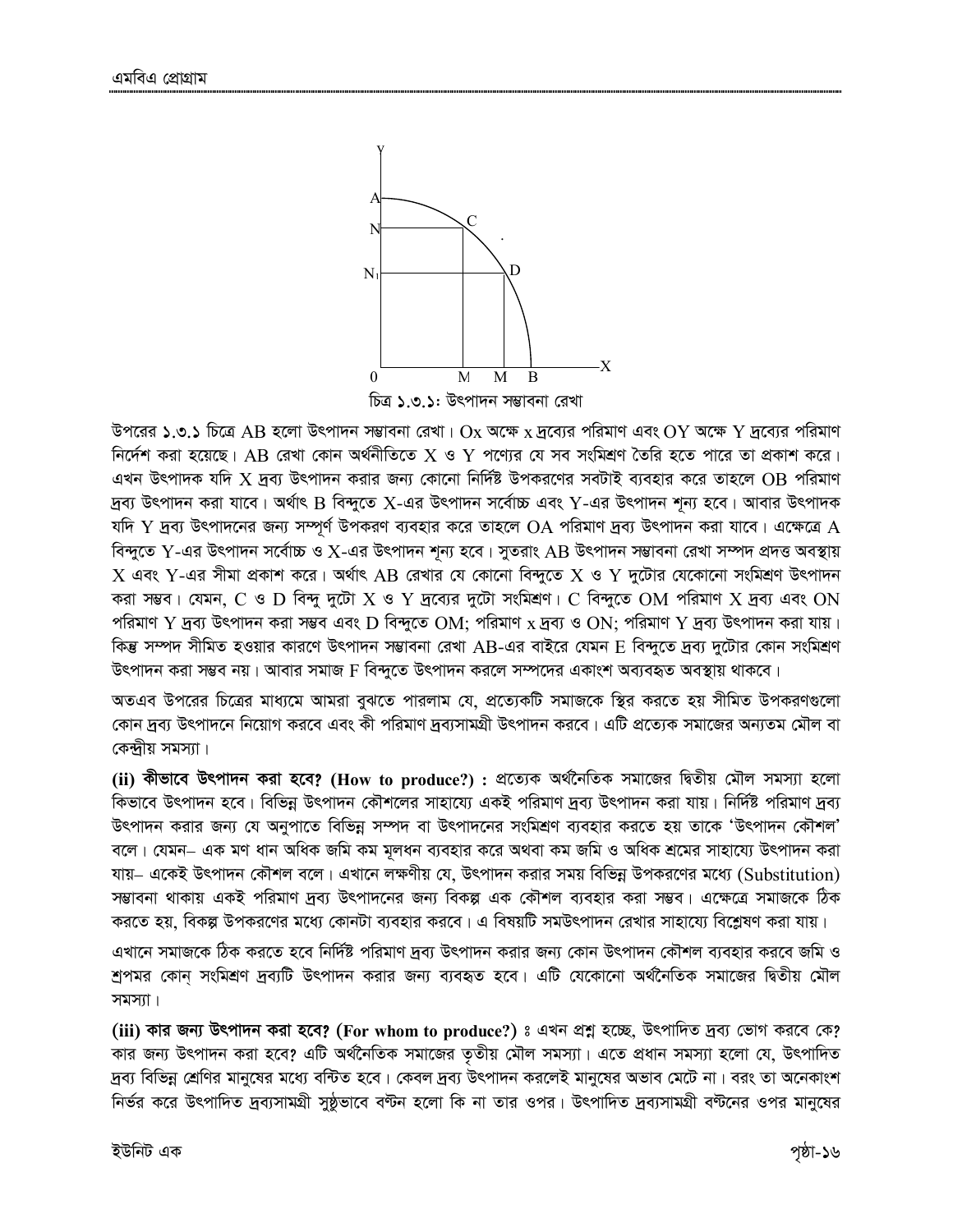কল্যাণও নির্ভর করে। যেমন– দ্রব্যের বণ্টন যদি সমাজের মুষ্টিমেয় কিছু লোকের সপক্ষে যায় তাহলে সামাজিক কল্যাণ বৃদ্ধি পাবে না। তাই সমাজের বিভিন্ন শ্রেণির মানুষের মধ্যে দ্রব্যের বন্টন এমনভাবে হওয়া উচিত, যাতে সামাজিক কল্যাণ সর্বোচ্চ হয়।

#### সারসংক্ষেপ  $\sqrt{11}$

- অর্থনীতির যে শাখা ইতিবাচক বক্তব্য পর্যালোচনা করে, তাকে ইতিবাচক অর্থনীতি এবং যে শাখা নাবিক আদর্শমূলক বক্তব্য পর্যালোচনা করে তাকে নীতিবাচক অর্থনীতি বলে।
- অর্থনৈতিক ব্যবস্থার প্রতিটি ক্ষুদ্র একককে পৃথকভাবে বিবেচনা করে এদের ব্যবহার ও পারস্পরিক সম্পর্ক ব্যষ্টিক অৰ্থনীতি আলোচনা করে।
- সমষ্টিগত অর্থনীতি ব্যক্তির আয়ের পরিবর্তে জাতীয় আয়, ব্যক্তির উৎপাদনের পরিবর্তে জাতীয় উৎপাদন, নির্দিষ্ট দ্রব্যের পরিবর্তে দ্রব্যসমষ্টি, দ্রব্যমূল্যের পরিবর্তে সাধারণ মূল্যস্তর, ব্যক্তিগত বিনিয়োগের পরিবর্তে জাতীয় বিনিয়োগ, ব্যক্তিগত ভোগের বদলে জাতীয় ভোগ প্রভৃতি নিয়ে আলোচনা করে।